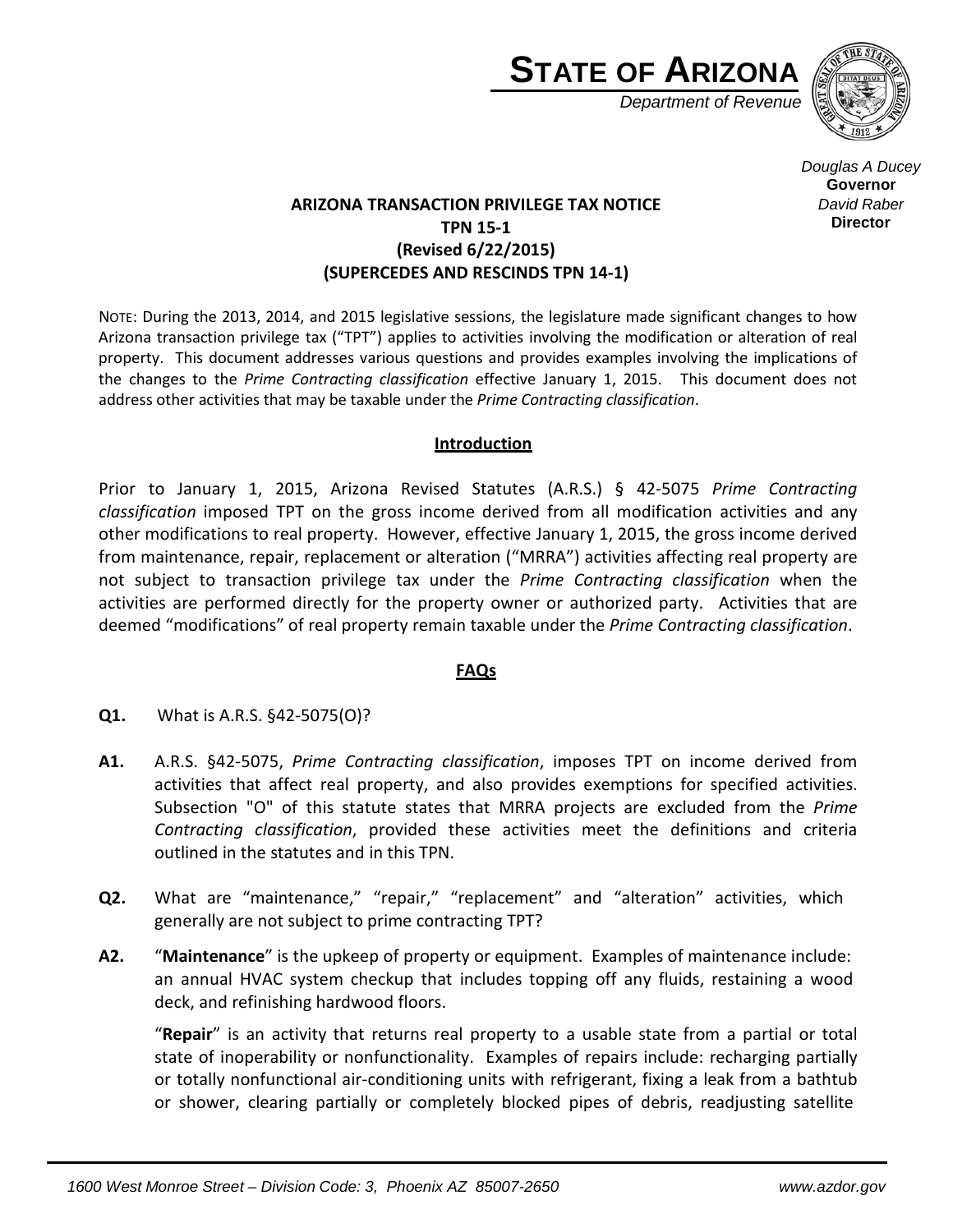## **ARIZONA TRANSACTION PRIVILEGE NOTICE TPN 15-1 Page 2**

dishes to restore reception, and replacing worn washers in leaky or totally inoperable faucets.

"**Replacement**" is the removal of one component or system of existing property or tangible personal property installed in existing property, including machinery or equipment, and the installation of a new component or system or new tangible personal property, including machinery and equipment, that provides the same or upgraded design or functionality, regardless of the contract amount. Examples of replacements include: any required removal and installation of bathroom fixtures, a tile roof, a sprinkler system, or an HVAC unit.<sup>1</sup>

"**Alteration**" is an activity or action that causes a direct physical change to existing property. For purposes of this definition the following apply:

- 1. Residential property: If the contract price for the work is 25% or less of the property's full cash value for property tax purposes (as stated on the County Assessor's website or on the Notice of Value issued by the County Assessor), the contract falls within the meaning of an alteration under A.R.S. §42-5075(O).
- 2. Commercial property: If **all** of the following thresholds are satisfied, the contract is an alteration under A.R.S. §42-5075(O).
	- a. Contract amount is \$750,000 or less.

b. Scope of work directly relates to 40% or less of the existing square footage.

c. Scope of work includes an expansion of existing square footage that is 10% or less of pre-existing square footage.

Note – 25% "Cushion": If a project qualifies as an alteration under A.R.S. § 42-5075(O) at the time the contract is bid or entered into, subsequent increases to the contract amount/scope will not disqualify it as an alteration so long as none of the above thresholds is exceeded by more than 25% at completion.

**Caution: A.R.S. §42-5075(R)(1)(c) states that "[p]roject elements may not be artificially separated from a contract to cause a project to qualify as an alteration."**

- **Q3**. What are taxable modification activities, for purposes of the prime contracting TPT?
- **A3**. Taxable modification activities encompass "ground up" construction, grading and leveling ground, and wreckage or demolition activities, to the extent that they cannot otherwise be characterized as MRRA activities. (See Q23 and Q24 and Scenarios 8 and 12 below for a discussion of the exception regarding de minimis modification activities.) Income derived

 $<sup>1</sup>$  Effective July 3, 2015, retroactive to January 1, 2015, the definition of "replacement" reads as follows:</sup>

<sup>&</sup>quot;**Replacement**" means the removal from service of one component or system of existing property or tangible personal property installed in existing property, including machinery or equipment, and the installation of a new component or system or new tangible personal property, including machinery or equipment, that provides the same similar or upgraded design or functionality, regardless of the contract amount and regardless of whether the existing component or system or existing tangible personal property is physically removed from the existing property.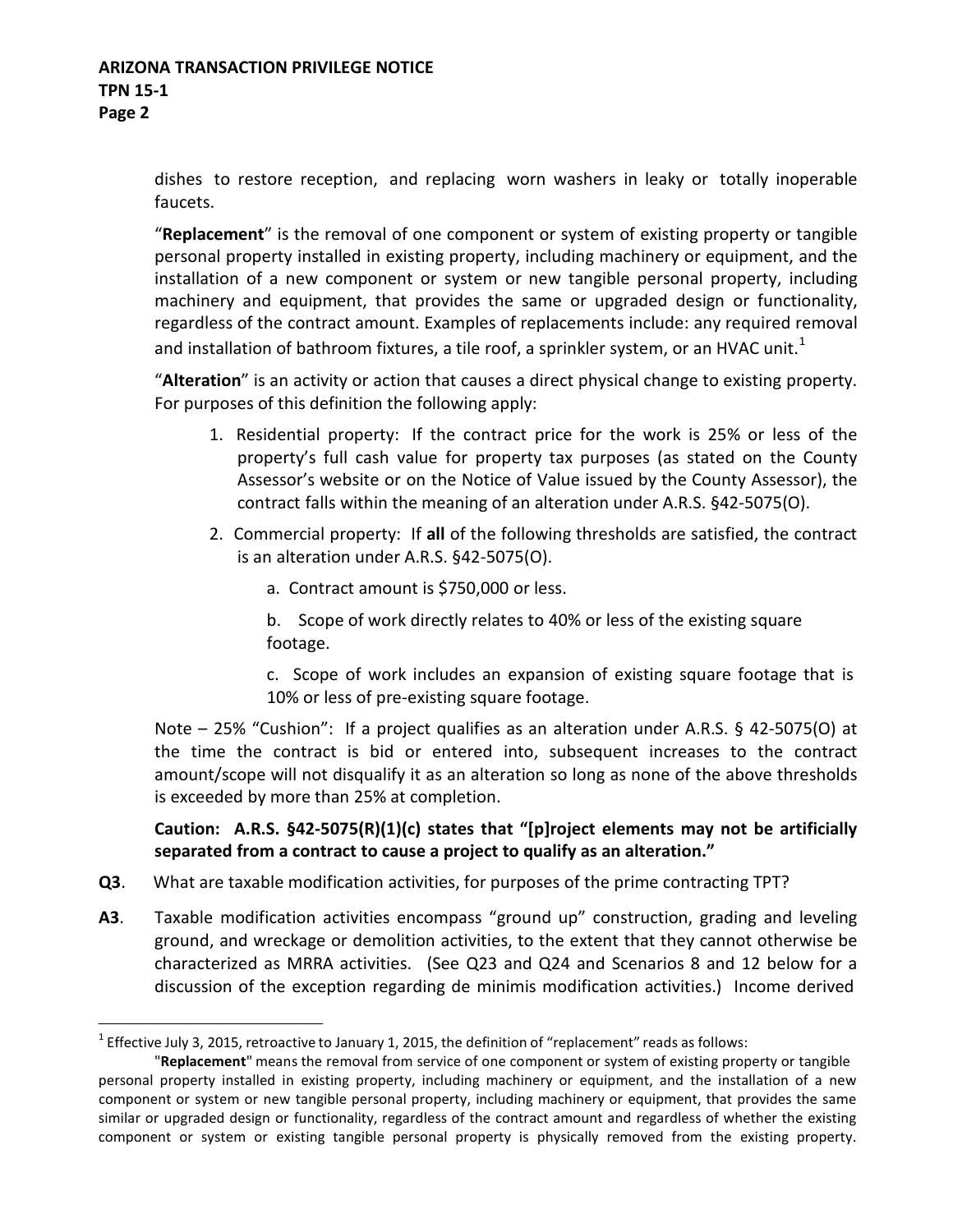from activities that fall within any of MRRA categories is not subject to prime contracting TPT. In addition, "modification" does not include any wreckage or demolition of existing property or any other activity that is a necessary component of an MRRA project, or any mobilization or demobilization related to an MRRA project.

- **Q4.** Who can be considered an "owner of real property" under the *Prime Contracting classification*?
- **A4**. "**Owner**" means the person who holds title to the real property or improvements to real property that is the subject of the work, as well as an agent of the title holder and any person with the authority to perform or authorize work on the real property or improvements, including a tenant and a property manager. For the purposes of A.R.S. §42- 5075(O), a person who is hired by a general contractor that is hired by an owner, or a subcontractor of a general contractor that is hired by an owner, is considered to be hired by the owner.
- **Q5**. What is the A.R.S. §42-5008.01 liability?
- **A5.** A TPT licensed contractor who purchases tangible personal property exempt from tax and who uses that tangible personal property in performing an MRRA project is subject to an amount equal to retail TPT on the purchase price of the tangible personal property. The amount due is based on the retail TPT rate of, and if reportable to, the location of the MRRA project.

## **Licensing**

- **Q6.** Who is a contractor?
- **A6.** A contractor has the same meaning as a "builder" and means a person or organization that undertakes to or offers to undertake to, or purports to have the capacity to undertake to, or submits a bid to, or does personally or through others, modify any building, highway, road, railroad, excavation, manufactured building, or other structure, project, development or improvement, or do any part of such project, including scaffolding or other structure or works in connection with such a project, and includes subcontractors and specialty contractors.
- **Q7.** Who is required to obtain a TPT license under the *Prime Contracting classification*?
- **A7.** Prime contractors must obtain TPT licenses and are subject to TPT under the *Prime Contracting classification*. A prime contractor is a person who performs, coordinates, or supervises modification work, including contracting with any subcontractors. The prime contractor is the person responsible for the completion of the contract. A prime contractor is subject to prime contracting TPT on income derived from non-MRRA projects, regardless of whether the contractor furnishes only labor or both labor and materials in the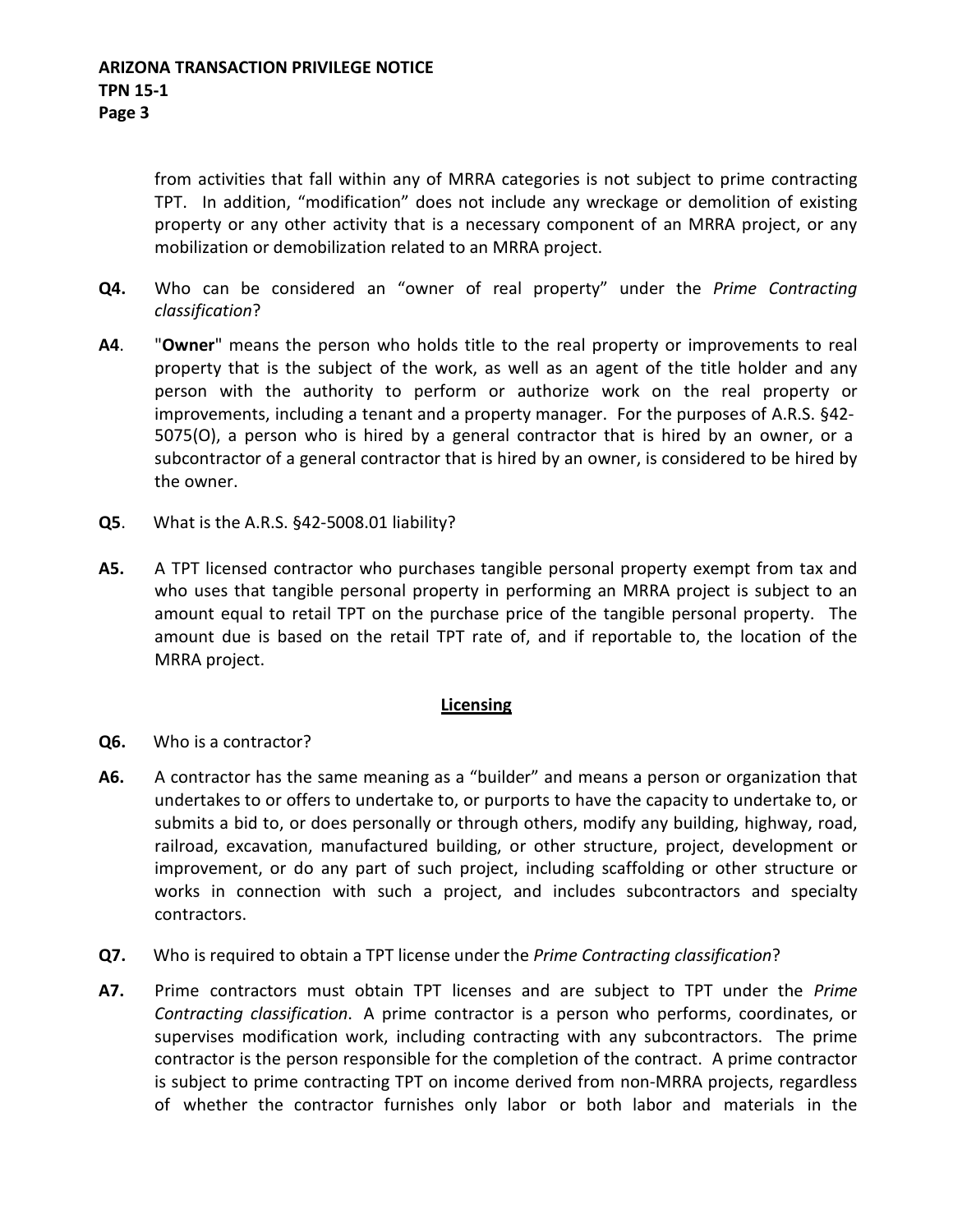performance of modification work. Prime contractors who perform both modification contracts and MRRA contracts are required to maintain a TPT license.

- **Q8.** Who is not required to obtain a TPT license under the *Prime Contracting classification*?
- **A8**. A contractor is not required to obtain a prime contracting TPT license if its business activities are limited to MRRA contracts affecting existing property with either: (a) the owner of real property or (b) the owner of the improvements to real property. (See Q4 for more information about who is an "owner If a contractor performs modification contracts in addition to MRRA contracts, the contractor is subject to prime contracting TPT on its gross receipts from the modification contracts and is required to obtain a TPT license. A contractor who chooses to maintain his or her TPT license, is required to report the amount due on the purchase price of untaxed materials that were incorporated into an MRRA project on Form TPT-1 under business code 315. A contractor who maintains a TPT license but who only performs MRRA activities is also required to report the income from MRRA contracts on Form TPT-1 under business code 015, and use deduction code 500 to deduct this income (see example below).

### **Materials**

- **Q9.** Are materials that are incorporated into a modification project subject to TPT at the time of purchase?
- **A9.** Materials purchased by a TPT-licensed contractor for incorporation into a taxable modification project that is not an MRRA project are not subject to retail TPT at the time of purchase from a retailer, because such projects are subject to prime contracting TPT. The TPT-licensed contractor would provide a properly completed TPT Exemption Certificate (Form 5000) to the retailer to provide a basis to exempt from retail TPT the purchase of materials that will be physically incorporated or fabricated into the project.

Absent another deduction under the retail classification, a subcontractor without a TPT license who is purchasing materials that are to be incorporated into a modification project subject to prime contracting TPT will be unable to purchase such materials exempt from retail TPT unless the subcontractor is working for a TPT-licensed prime contractor who has provided the subcontractor with a valid Department-issued Form 5009L Contractor's Project Certificate for the project. The prime contractor is the person who submits a Form 5009L to the Department for registration, and would then provide a copy of the registered Form 5009L to the unlicensed subcontractor, to allow that subcontractor to purchase materials from a retailer exempt from retail TPT.

**Q10.** I am a contractor who only performs MRRA activities and will no longer be licensed as a prime contractor for TPT purposes. I cancelled my TPT license on February 13, 2015. I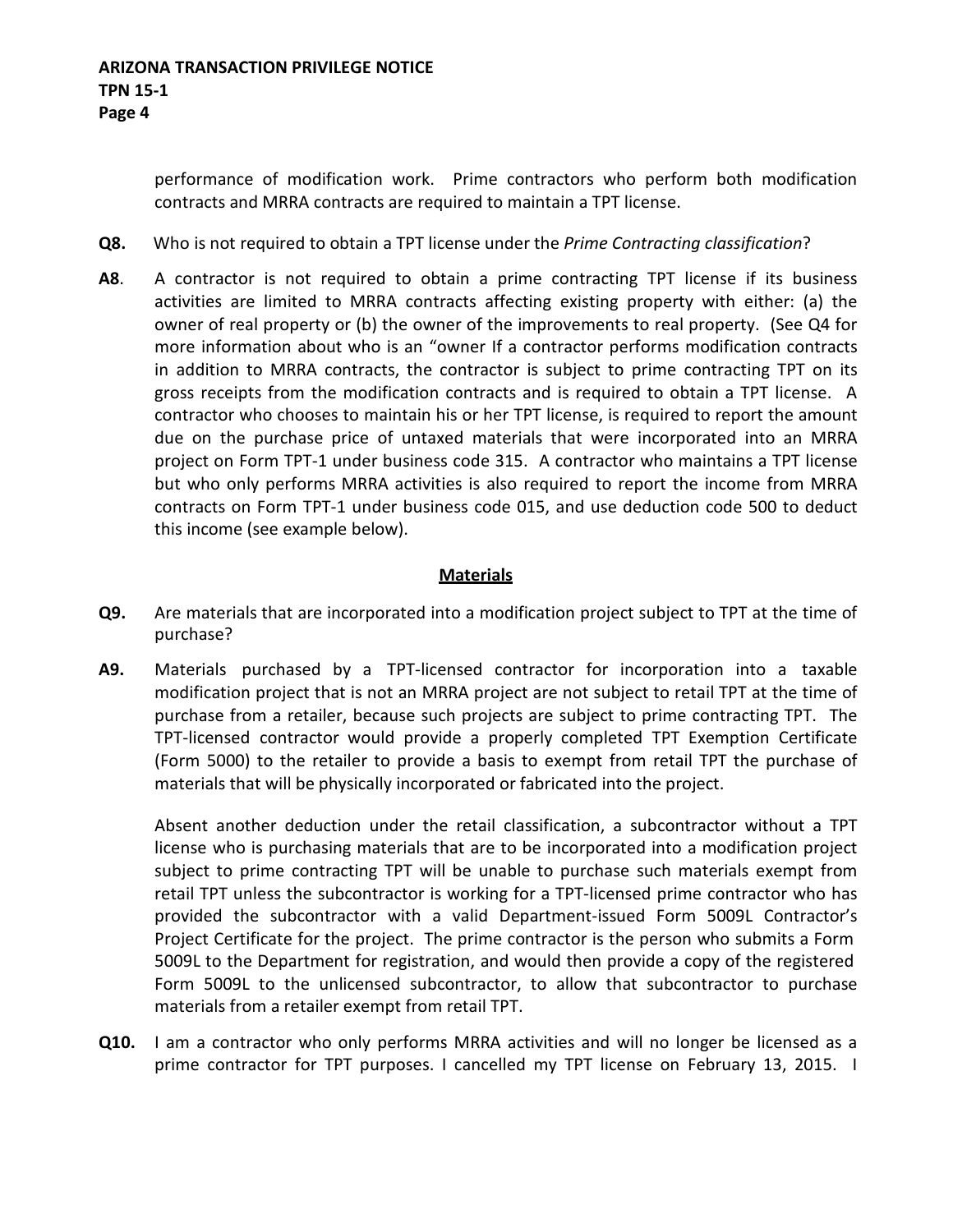currently have materials that I purchased exempt from retail TPT for incorporation into a modification project. How should I treat these materials for TPT purposes?

**A10.** Since your license was cancelled prior to May 1, 2015 and you purchased the materials taxfree with the intent to incorporate them into a project that, before January 1, 2015, was subject to prime contracting TPT, your use of an exemption certificate to purchase the materials was proper. However, because the subsequent use of the materials on or after January 1 is for MRRA activities that are no longer subject to prime contracting TPT, you are liable for the amount equal to the retail TPT for these materials. This amount will be based on a reasonable estimation of the value of all items on hand at the time the TPT license was canceled.

If the reasonable estimate of the value is:

- 1. Ten thousand dollars or less, you are not liable for any tax or similar amounts that otherwise would be due by law.
- 2. More than ten thousand dollars, you are not liable for any tax or similar amounts that otherwise would be due by law on the first ten thousand dollars, and the value in excess of ten thousand dollars is subject to an amount equal to any tax that a seller would have been required to pay under the retail classification. The amount may be reported and paid under one of the following methods:
	- a. Pursuant to A.R.S. § 42-5008.01(B).
	- b. In a single payment based on your principal place of business in Arizona.
	- c. In twelve equal monthly installments to be reported and paid to the department beginning immediately following the month in which your license is canceled, based on any tax the seller would have been required to pay if the seller were located at your principal place of business. (*See Q.21 below for how to report)*
- **Q11.** I am an MRRA contractor who is not required to have a TPT license and so I have not obtained a TPT license. Are the materials I purchase to incorporate into an MRRA project subject to tax?
- **A11**. A contractor who does not have a TPT license is a consumer of the materials incorporated into an MRRA project. Therefore, a sale of materials to the contractor is the same as the sale to any other consumer. The sale of materials to a contractor that does not have a TPT license is subject to tax at the time of sale of the materials. If the materials are purchased from an Arizona retailer, the retailer is subject to tax on the sale of the materials unless a specific deduction/exemption applies. If the materials are purchased from an out-of-state vendor who does not collect the tax from the contractor purchaser, the contractor is subject to state and any applicable city use tax on the purchase price of the materials based on where the materials are delivered, unless a specific deduction/exemption applies to the materials purchased.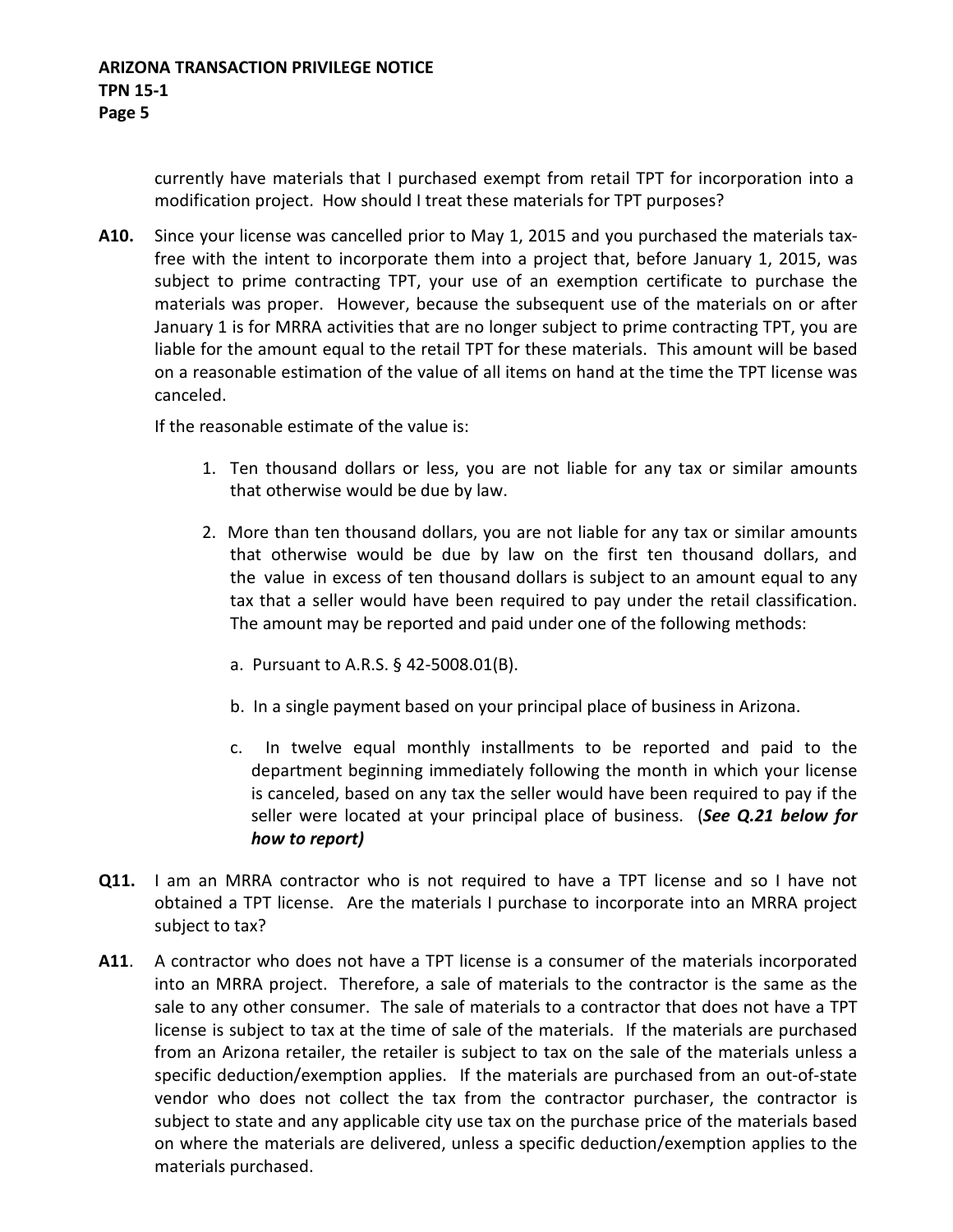- **Q12.** I am a contractor who will remain licensed for prime contracting TPT purposes after January 1, 2015 because I will continue to perform taxable modification activities. Nevertheless, I will also perform nontaxable MRRA activities as part of my business. The performance of these nontaxable activities requires some or all of the same materials I acquire for taxable modification activities. I currently have materials that I purchased exempt from retail TPT for incorporation into a modification project prior to the effective date of January 1, 2015. How should I treat these materials—and materials I subsequently acquire—for TPT purposes?
- **A12.** Contractors who retain their transaction privilege tax license because they engage in both MRRA contracts and modification projects that have materials on hand that were purchased exempt from tax by providing a retailer a Form 5000 prior to January 1, 2015, are subject to the amount imposed under A.R.S. § 42-5008.01 at the time the materials are incorporated into a nontaxable MRRA project. The rate is equal to the state and local rates imposed under the retail classification. The amount is calculated and reported based on the location of the MRRA project.
- **Q13.** I am a contractor who is licensed for prime contracting TPT purposes who performs both taxable modification activities and nontaxable MRRA activities as part of my business. I perform both taxable modification projects and nontaxable MRRA projects for a **Qualifying Hospital** that has provided me with a copy of its annual Department letter that states the Qualifying Hospital is exempt from tax on its retail purchases of tangible personal property. The *Prime Contracting classification* allows me to deduct from my taxable gross income, the cost of all materials purchased for a project with a Qualifying Hospital under Deduction Code 646. (I recognize that the remainder of the income derived from the prime contracting project for the Qualifying Hospital is subject to tax under the *Prime Contracting classification* that is reported under Business Code 015.)

However, for the MRRA projects I perform for the Qualifying Hospital, are the materials that I purchase subject to the amount imposed under A.R.S. § 42-5008.01?

- **A13.** Deductions available under the *Prime Contracting classification* for the cost of tangible personal property incorporated into a taxable prime contracting project, are generally also available for nontaxable MRRA projects in reporting the amount imposed under A.R.S. § 42- 5008.01. (Business Code 315) For example, the cost of the materials used for an MRRA project performed for a Qualifying Hospital, should be reported under Business Code 315, and then may be deducted using Deduction Code 646. (A licensed prime contractor reports the gross income from all MRRA projects in the Gross Amount reported on Form TPT-1 under Business Code 015, and deducts all MRRA project income using Deduction Code 500.)
- **Q14.** I am a contractor who is licensed for prime contracting TPT purposes who performs both taxable modification activities and nontaxable MRRA activities as part of my business. I perform both taxable modification projects and nontaxable MRRA projects for a **Native American Tribal Entity on the Tribe's reservation**. How should I report the income derived from these projects, and regarding the MRRA projects, are the materials that I purchase subject to the amount imposed under A.R.S. § 42-5008.01?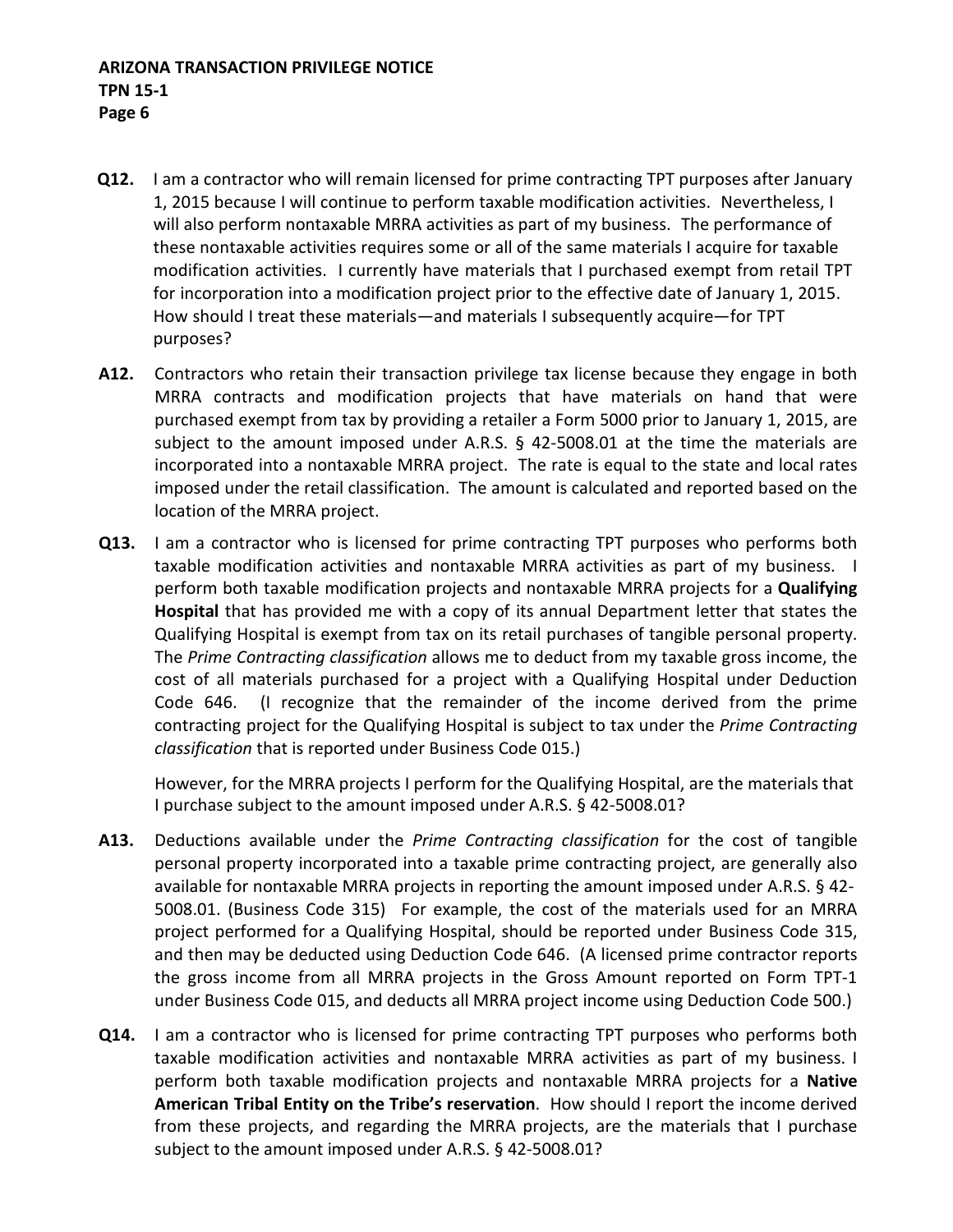**A14.** The gross income derived from modification projects that are contracted with a Native American Tribe, Tribal Entity or an Enrolled Member of the Tribe and that are performed on the Tribe's reservation, is exempt from prime contracting TPT. The gross income from these prime contracting projects is reported (using the Region Code of the Tribe's Reservation) in the Gross Amount on Form TPT-1 under Business Code 015, and is deducted using Deduction Code 570. The gross income derived from MRRA projects that are contracted with a Native American Tribe, a Tribal Entity or an Enrolled Member of the Tribe and that are performed on the Tribe's reservation is also included in the Gross Amount reported on Form TPT-1 under Business Code 015, and is deducted using Deduction Code 500.

Materials sold to a contractor for projects that are contracted with a Native American Tribe, Tribal Entity or an Enrolled Member of the Tribe and performed on the Tribe's reservation are exempt from tax at the time of purchase, and are also deducted when reporting the amount imposed under A.R.S. § 42-5008.01. The cost of the materials used for these MRRA projects should be reported under Business Code 315, and then may be deducted using Deduction Code 712.

## **Subcontractors/Certificates**

- **Q15.** I am a taxable prime contractor. What do I need to do if I hire a contractor without a TPT license as a subcontractor on a taxable project?
- **A15.** A prime contractor who hires one or more contractors who do not have TPT licenses must submit a project-specific exemption certificate — the Contractor's Project Certificate (Form 5009L) — to the Department of Revenue. The Department will register a valid Form 5009L and return it to the prime contractor. The registered Form 5009L will provide the documentation necessary to allow the unlicensed subcontractors to make exempt purchases of materials that are to be incorporated into the taxable prime contracting project.
- **Q16.** If I am a taxable prime contractor and hire a contractor who is not licensed as a prime contractor for TPT purposes as a subcontractor on a nontaxable MRRA project, does it affect the taxability of my gross receipts derived from the project?
- **A16.** No. The prime contractor's gross receipts derived from the MRRA project (including the subcontracted activity) remain nontaxable for prime contracting TPT purposes.
- **Q17.** What if I am not required to have a TPT license but will be working for a licensed contractor on a taxable project? Can I buy my materials exempt from TPT?
- **A17.** A contractor without a TPT license who is working for a taxable prime contractor should obtain a copy of the Contractor's Project Certificate (Form 5009L) from the prime contractor that has been submitted to and registered by the Department. The unlicensed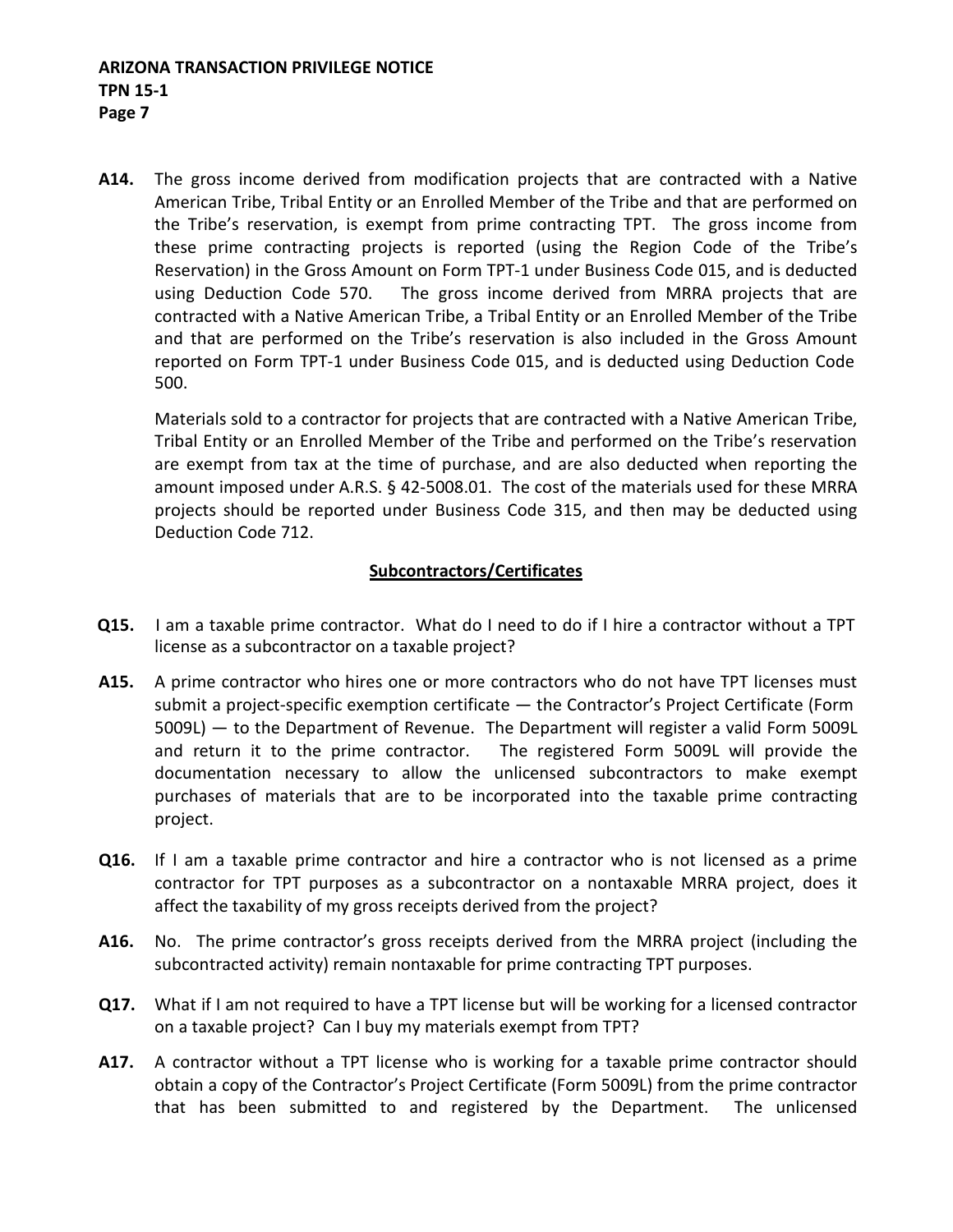subcontractor will provide a copy of the registered Form 5009L to the retailer so that materials may be purchased for the taxable project exempt from retail TPT. The unlicensed contractor cannot use a Form 5000 in place of the Form 5009L.

- **Q18.** What is the procedure for a prime contractor to obtain an exemption certificate to issue to its subcontractors who do not have TPT licenses?
- **A18.** A prime contractor who hires unlicensed contractors to work as subcontractors on a taxable project must first complete a Contractor's Project Certificate (Form 5009L) and submit it to the Department of Revenue for registration. After receiving the registered certificate back from the Department, the prime contractor may provide the certificate to its subcontractors, so that the subcontractors may purchase materials to be incorporated into the project exempt from retail TPT. This form should not list retailers and suppliers as subcontractors. The prime contractor is required to submit the following documents to obtain the registered Contractor's Project Certificate:
	- 1. A completed Form 5009L that contains the following information:
		- a. The prime contractor's name, address, transaction privilege tax number, Arizona Registrar of Contractors' license number, telephone number and fax number, the date the project will begin, and the estimated date of completion.
		- b. A list of the unlicensed contractors hired as subcontractors, including their names and Arizona Registrar of Contractors' license numbers.
		- c. A description of the project.
	- 2. A copy of the pages of the contract with the owner that indicate the parties to the contract and the scope of the work of the contract.

Send completed Form 5009L requests to the following address:

ATTN: Form 5009L Request Tax Research & Analysis Section 1600 W. Monroe St. – Division Code 3 Phoenix, AZ 85007-2650

The prime contractor may amend the list of contractors without TPT licenses who are hired as subcontractors after issuance of the Contractor's Project Certificate (Form 5009L) for a project by filing a request with the Department at any time.

- **Q19.** How long is a Contractor's Project Certificate (Form 5009L) valid?
- **A19.** The Contractor's Project Certificate (Form 5009L) issued pursuant to A.R.S. § 42-5009(L) is valid for the term of the project as specifically stated on the certificate.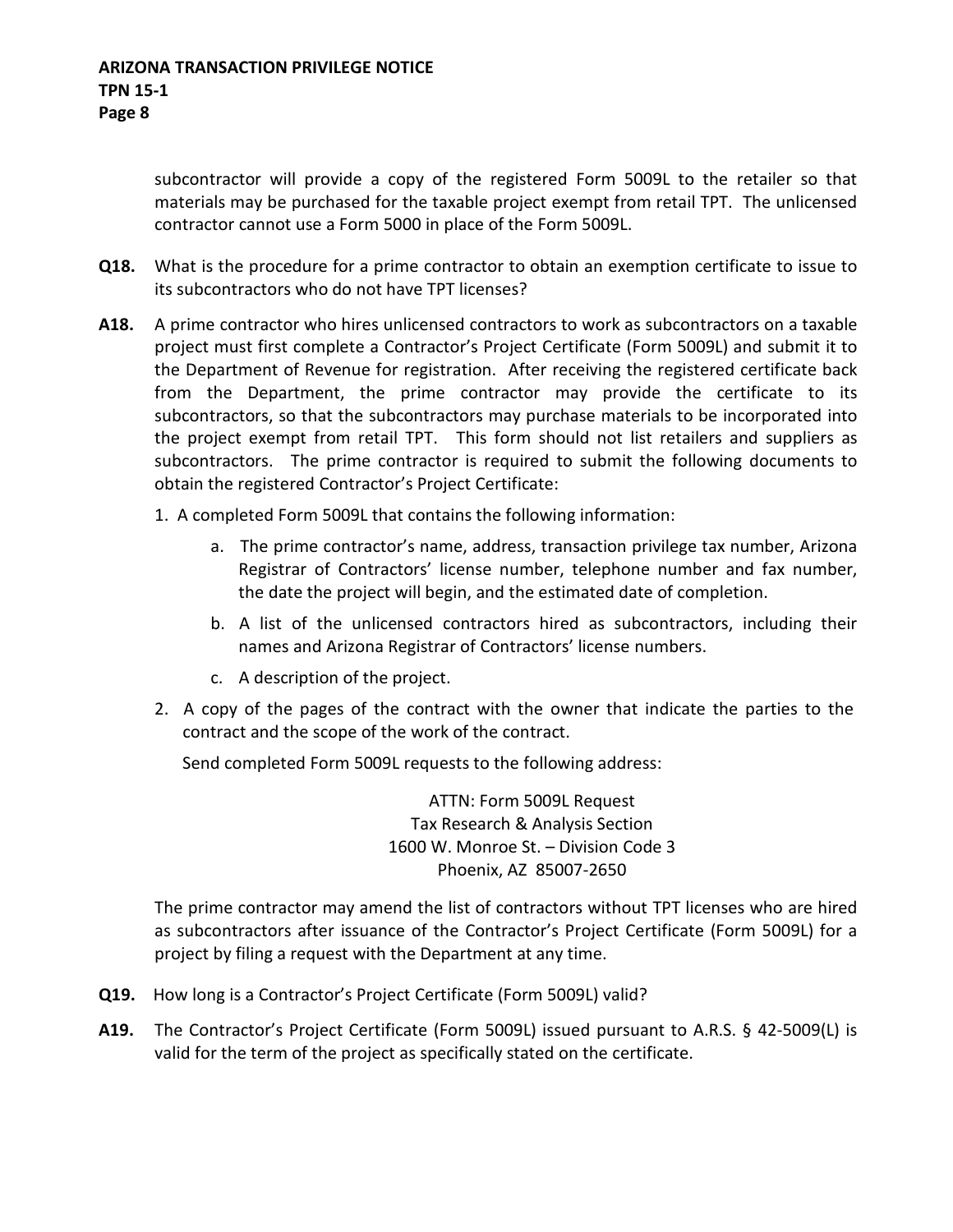## **ARIZONA TRANSACTION PRIVILEGE NOTICE TPN 15-1 Page 9**

- **Q20.** I am a prime contractor who will remain licensed for TPT purposes after January 1, 2015. Before January 1, I had provided my suppliers with TPT Exemption Certificates (Form 5000) and subcontractors with Prime Contractors Certificates (Form 5005), many of which are "blanket" (*i.e.*, not project-specific). What should I do after this date to comply with the law?
- **A20.** If you hold a TPT license for prime contracting purposes after January 1, 2015, you can continue to use a non-project specific TPT Exemption Certificate (Form 5000) to purchase materials intended for incorporation into modification projects or for incorporation into an MRRA project from a retailer. The purchase price of the materials that are ultimately incorporated into an MRRA project is subject to the amount imposed under A.R.S. §42- 5008.01.

While you may continue to supply a Prime Contractors Certificate (Form 5005) to a subcontractor who holds a TPT license for prime contracting purposes, you may provide a Contractor's Project Certificate (Form 5009L) to any subcontractor who does not hold such a license, if the unlicensed subcontractor needs to purchase materials that will be physically incorporated or fabricated into the prime contracting project. A Contractor's Project Certificate Form 5009L is project specific and must be submitted to the Department for registration.

A Prime Contractors Certificate (Form 5005) may be issued by either a prime contractor, a general contractor working on an MRRA project or the person assuming the responsibility of remitting the tax due on the prime contracting project or the amount equal to retail TPT on materials incorporated into an MRRA project, to a subcontractor. A subcontractor that hires another subcontractor may not issue a Form 5005 to that subsequent subcontractor since the subcontractor is not assuming responsibility for payment of the prime contracting TPT or the amount equal to retail TPT on materials incorporated into an MRRA. subcontractor should provide a copy of the Prime Contractors Certificate (Form 5005) received from the prime contractor to its subcontractor. Alternatively, a prime contractor may issue a Prime Contractors Certificate (Form 5005) directly to the subcontractor's subcontractor.

## **Reporting**

**Q21.** A contractor cancels its TPT license on February 15, 2015. At the time of the cancellation, the contractor has made a reasonable estimate of \$16,700 for the value of the materials on hand. The contractor elects to report and pay the amount equal to retail transaction privilege tax, imposed under A.R.S. §42-5008.01, in 12 monthly installments. When would the contractor be required to make the first payment and what is the amount of each installment payment? How does the unlicensed taxpayer report this amount?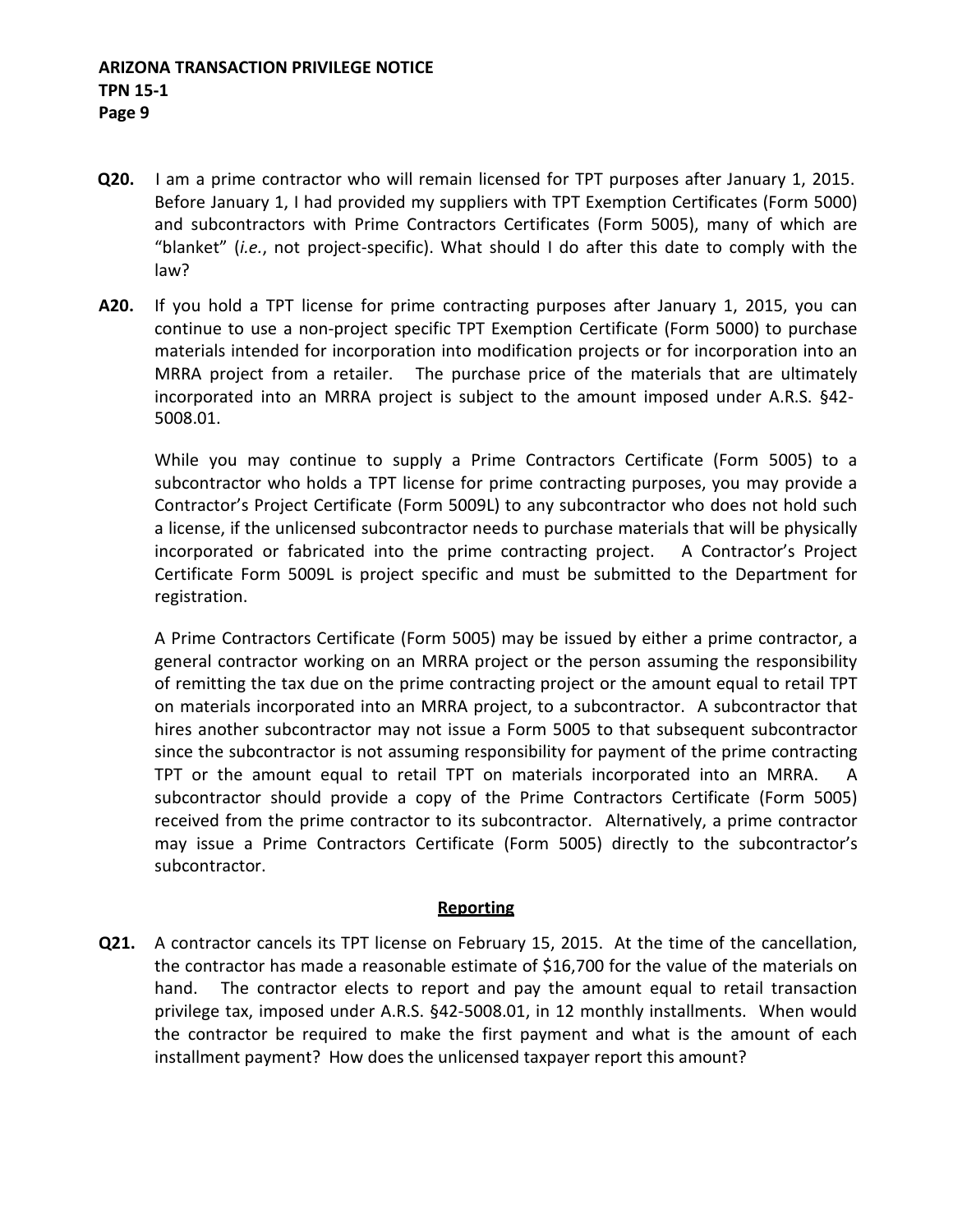**A21.** The first payment should be made immediately following the month in which the license is cancelled. The A.R.S. §42-5008.01 amount is based on the tax that the seller would have been required to pay under the retail classification if the seller were located in the jurisdiction where the contractor's principal place of business is located. The first \$10,000 is not subject to the amount equal to the retail transaction privilege tax. Therefore, the amount equal to the transaction privilege tax is calculated on \$6,700. If the combined state, county and municipal retail rate is 7.8%, the total amount due is \$522.60. Each monthly payment would be \$43.55. The contractor should report and pay this amount each month to the Department along with a cover letter identifying the contractor, its previous transaction privilege tax license number and the amount paid. The above should be sent to the following address:

> Arizona Department of Revenue Attn: Desk Audit – MRRA 1600 W Monroe St – Division Code 16 Phoenix, AZ 85007

- **Q22.** I am a prime contractor who also performs nontaxable MRRA contracts. I have purchased materials for both prime contracting projects and MRRA projects exempt from tax under a Form 5000. What do I report on my TPT-1?
- **A22.** See TPT-1 example below:

A contractor has gross receipts in a month totaling \$67,230.00. The receipts consist of:

- Fountain Hills: MRRA Job \$16,900 with \$6,002 of material on which no retail tax was passed on by the retailer at the point of sale.
- Gilbert: Prime Contracting \$40,130

MRRA Job \$10,200 with \$2,404 of materials on which no retail tax was passed on by the retailer at the point of sale.

This example assumes that State TPT (5.6%) Maricopa County excise tax (0.7%) and Gilbert's city privilege tax (1.5%) are factored from gross receipts using the Department's Automatic Factoring Worksheet available on the Department's website at [www.azdor.gov/Business/TransactionPrivilegeTax/TaxFactoring.aspx.](http://www.azdor.gov/Business/TransactionPrivilegeTax/TaxFactoring.aspx)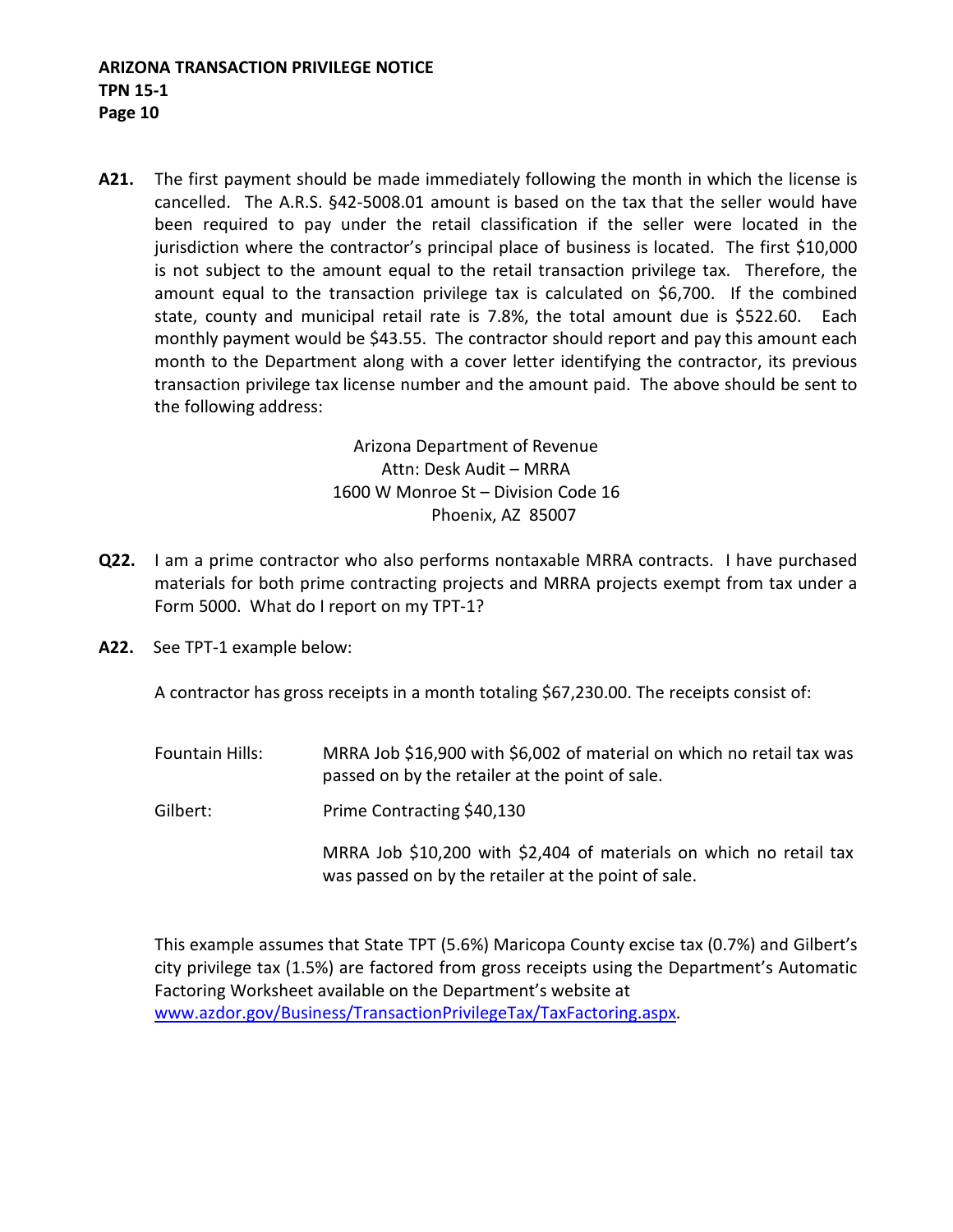# **ARIZONA TRANSACTION PRIVILEGE NOTICE TPN 15-1**

**Page 11**

| TRANSACTION PRIVILEGE, USE, AND<br><b>SEVERANCE TAX RETURN (TPT-1)</b> |                                                                                                                                                                                                                            |                       |                            |                                            |                                                                                                                                                                                                                                                                                                           |           | TPT-1 return is due the 20 <sup>th</sup> day of the month following<br>the reporting period.<br>STATE LICENSE NUMBER: |                                                        |                                                 |                          |                                         |                                    |  |  |
|------------------------------------------------------------------------|----------------------------------------------------------------------------------------------------------------------------------------------------------------------------------------------------------------------------|-----------------------|----------------------------|--------------------------------------------|-----------------------------------------------------------------------------------------------------------------------------------------------------------------------------------------------------------------------------------------------------------------------------------------------------------|-----------|-----------------------------------------------------------------------------------------------------------------------|--------------------------------------------------------|-------------------------------------------------|--------------------------|-----------------------------------------|------------------------------------|--|--|
|                                                                        | <b>Arizona Department of Revenue</b><br>PO BOX 29010 - PHOENIX, AZ 85038-9010<br>For assistance out-of-state or in the Phoenix area: (602) 255-2060 or<br>Statewide, toll free from area codes 520 and 928: (800) 843-7196 |                       |                            |                                            |                                                                                                                                                                                                                                                                                                           |           |                                                                                                                       | 2XXXXXXX                                               |                                                 |                          |                                         |                                    |  |  |
|                                                                        |                                                                                                                                                                                                                            |                       |                            |                                            |                                                                                                                                                                                                                                                                                                           |           |                                                                                                                       | TAXPAYER IDENTIFICATION NUMBER:                        |                                                 |                          |                                         |                                    |  |  |
|                                                                        |                                                                                                                                                                                                                            |                       |                            |                                            |                                                                                                                                                                                                                                                                                                           |           |                                                                                                                       | <b>XEIN</b> SSN<br>PERIOD BEGINNING:<br>PERIOD ENDING: |                                                 |                          |                                         |                                    |  |  |
|                                                                        | <b>TAXPAYER INFORMATION</b>                                                                                                                                                                                                |                       |                            |                                            |                                                                                                                                                                                                                                                                                                           |           |                                                                                                                       | 0, 5, 3, 1, 2, 0, 1, 5<br>0, 5, 0, 1, 2, 0, 1<br>5     |                                                 |                          |                                         |                                    |  |  |
|                                                                        | Amended<br>Return<br><b>BUSINESS NAME</b>                                                                                                                                                                                  |                       | $\Box$ Multipage<br>Return | □ One-Time<br>Only Return                  | Final Return:<br>(CANCEL LICENSE)                                                                                                                                                                                                                                                                         |           | <b>DOR USE ONLY</b>                                                                                                   |                                                        |                                                 |                          | LABELED RETURN                          |                                    |  |  |
|                                                                        | Contracting Example 1<br>CIO                                                                                                                                                                                               |                       |                            |                                            |                                                                                                                                                                                                                                                                                                           |           | <b>Print Form</b>                                                                                                     |                                                        |                                                 |                          |                                         |                                    |  |  |
|                                                                        | <b>ADDRESS</b>                                                                                                                                                                                                             |                       |                            |                                            |                                                                                                                                                                                                                                                                                                           |           | POSTMARK DATE                                                                                                         |                                                        |                                                 |                          |                                         |                                    |  |  |
|                                                                        | 123 Any Street                                                                                                                                                                                                             |                       |                            |                                            |                                                                                                                                                                                                                                                                                                           |           |                                                                                                                       |                                                        |                                                 |                          |                                         |                                    |  |  |
| <b>CITY</b>                                                            |                                                                                                                                                                                                                            |                       |                            | STATE ZIP<br>AZ.                           | 85007                                                                                                                                                                                                                                                                                                     |           | RECEIVED DATE                                                                                                         |                                                        |                                                 |                          |                                         |                                    |  |  |
|                                                                        | Anycity                                                                                                                                                                                                                    |                       |                            |                                            |                                                                                                                                                                                                                                                                                                           |           |                                                                                                                       |                                                        |                                                 |                          |                                         |                                    |  |  |
|                                                                        | Address Changed                                                                                                                                                                                                            |                       |                            |                                            |                                                                                                                                                                                                                                                                                                           |           |                                                                                                                       |                                                        |                                                 |                          |                                         |                                    |  |  |
| 81.                                                                    | <b>TRANSACTION DETAIL</b><br>$rac{40}{BUBNESS}$                                                                                                                                                                            |                       | (C)                        |                                            | (If more reporting lines are necessary, please attach continuation pages.)                                                                                                                                                                                                                                |           |                                                                                                                       |                                                        | σĐ                                              |                          |                                         | $(3) - (5) = 0$                    |  |  |
| š                                                                      | DESCRIPTION                                                                                                                                                                                                                | <b>REGION</b><br>cope | <b>BUSINESS</b><br>CODE.   | GROSS AMOUNT                               | DEDUCTION AMOUNT INET TAXABLE AMOUNT TAX RATE                                                                                                                                                                                                                                                             |           |                                                                                                                       |                                                        | TOTAL TAX AMOUNT                                |                          | <b>ACCOUNTING</b><br><b>CREDIT RATE</b> | <b>ACCOUNTING</b><br><b>CREDIT</b> |  |  |
| 1<br>Contracting                                                       |                                                                                                                                                                                                                            | <b>MAR</b>            | 015                        | 67,230.00                                  | 42,404.17                                                                                                                                                                                                                                                                                                 |           | 24,825.83 .063                                                                                                        |                                                        |                                                 | 1,564.03 .00056          |                                         | 13.90                              |  |  |
| 2 MRRA Amount                                                          |                                                                                                                                                                                                                            | <b>MAR</b>            | 315                        | 8,406.00                                   | 0.00                                                                                                                                                                                                                                                                                                      |           | 8,406.00 .063                                                                                                         |                                                        |                                                 | 529.58                   |                                         |                                    |  |  |
| 3 Contracting                                                          |                                                                                                                                                                                                                            | <b>FH</b>             | 015                        | 16,900.00                                  | 16,900.00                                                                                                                                                                                                                                                                                                 |           | $0.00$ .026                                                                                                           |                                                        |                                                 | 0.00                     |                                         |                                    |  |  |
| 4 MRRA Amount                                                          |                                                                                                                                                                                                                            | FH                    | 315                        | 6,002.00                                   | 0.00                                                                                                                                                                                                                                                                                                      |           | 6,002.00 .026                                                                                                         |                                                        |                                                 | 156.05                   |                                         |                                    |  |  |
| 5 Contracting                                                          |                                                                                                                                                                                                                            | GB                    | 015                        | 50,330,00                                  | 25.504.17                                                                                                                                                                                                                                                                                                 |           | 24,825,83 .015                                                                                                        |                                                        |                                                 | 372.39                   |                                         |                                    |  |  |
|                                                                        |                                                                                                                                                                                                                            |                       |                            |                                            |                                                                                                                                                                                                                                                                                                           |           |                                                                                                                       |                                                        |                                                 | 2,658.11                 |                                         | 13.90                              |  |  |
|                                                                        | III. TAX COMPUTATION                                                                                                                                                                                                       |                       |                            |                                            |                                                                                                                                                                                                                                                                                                           |           | 1                                                                                                                     |                                                        | 84,808.34                                       |                          |                                         |                                    |  |  |
|                                                                        |                                                                                                                                                                                                                            |                       |                            |                                            |                                                                                                                                                                                                                                                                                                           |           |                                                                                                                       |                                                        | 2,658.11                                        |                          |                                         |                                    |  |  |
|                                                                        |                                                                                                                                                                                                                            |                       |                            |                                            |                                                                                                                                                                                                                                                                                                           |           |                                                                                                                       |                                                        |                                                 |                          |                                         |                                    |  |  |
|                                                                        |                                                                                                                                                                                                                            |                       |                            |                                            |                                                                                                                                                                                                                                                                                                           |           | $\ddot{}$<br>4                                                                                                        |                                                        |                                                 |                          |                                         |                                    |  |  |
|                                                                        |                                                                                                                                                                                                                            |                       |                            |                                            |                                                                                                                                                                                                                                                                                                           |           |                                                                                                                       |                                                        | 2.658.11                                        |                          |                                         |                                    |  |  |
|                                                                        |                                                                                                                                                                                                                            |                       |                            |                                            |                                                                                                                                                                                                                                                                                                           |           |                                                                                                                       |                                                        | 13.90                                           |                          |                                         |                                    |  |  |
|                                                                        |                                                                                                                                                                                                                            |                       |                            |                                            |                                                                                                                                                                                                                                                                                                           |           |                                                                                                                       |                                                        |                                                 |                          |                                         |                                    |  |  |
|                                                                        |                                                                                                                                                                                                                            |                       |                            |                                            |                                                                                                                                                                                                                                                                                                           |           | 8<br>$=$                                                                                                              |                                                        | 13.90                                           |                          |                                         |                                    |  |  |
|                                                                        |                                                                                                                                                                                                                            |                       |                            |                                            |                                                                                                                                                                                                                                                                                                           | 9         |                                                                                                                       | 2.644.21                                               |                                                 |                          |                                         |                                    |  |  |
|                                                                        |                                                                                                                                                                                                                            |                       |                            |                                            |                                                                                                                                                                                                                                                                                                           | 10        |                                                                                                                       |                                                        |                                                 |                          |                                         |                                    |  |  |
|                                                                        |                                                                                                                                                                                                                            |                       |                            |                                            |                                                                                                                                                                                                                                                                                                           | 11        |                                                                                                                       |                                                        |                                                 | AMENDED RETURN ONLY      |                                         |                                    |  |  |
|                                                                        |                                                                                                                                                                                                                            |                       |                            |                                            |                                                                                                                                                                                                                                                                                                           | 12<br>$=$ |                                                                                                                       | 2.644.21                                               |                                                 | ORIGINAL REMITTED AMOUNT |                                         |                                    |  |  |
|                                                                        |                                                                                                                                                                                                                            |                       |                            |                                            |                                                                                                                                                                                                                                                                                                           |           | 13<br>÷                                                                                                               |                                                        |                                                 |                          |                                         |                                    |  |  |
|                                                                        |                                                                                                                                                                                                                            |                       |                            | 14 TOTAL AMOUNT REMITTED WITH THIS RETURN. |                                                                                                                                                                                                                                                                                                           |           | 14                                                                                                                    |                                                        | 2,644.21                                        |                          | DOR USE                                 |                                    |  |  |
|                                                                        | any knowledge.                                                                                                                                                                                                             |                       |                            |                                            | Under penalties of perjury, I declare that I have examined this return, including accompanying schedules and statements, and to the best of my<br>knowledge and belief, it is true, correct and complete. Declaration of preparer (other than taxpayer) is based on all information of which preparer has |           |                                                                                                                       |                                                        | PAID PREPARER'S SIGNATURE (OTHER THAN TAXPAYER) |                          |                                         |                                    |  |  |
|                                                                        | TAXPAYER'S SIGNATURE                                                                                                                                                                                                       |                       |                            |                                            | <b>DATE</b>                                                                                                                                                                                                                                                                                               |           | PAID PREPARER'S EIN OR SSN.                                                                                           |                                                        |                                                 |                          |                                         |                                    |  |  |

ADOR 10872 (1/15)

Please make check payable to Arizona Department of Revenue.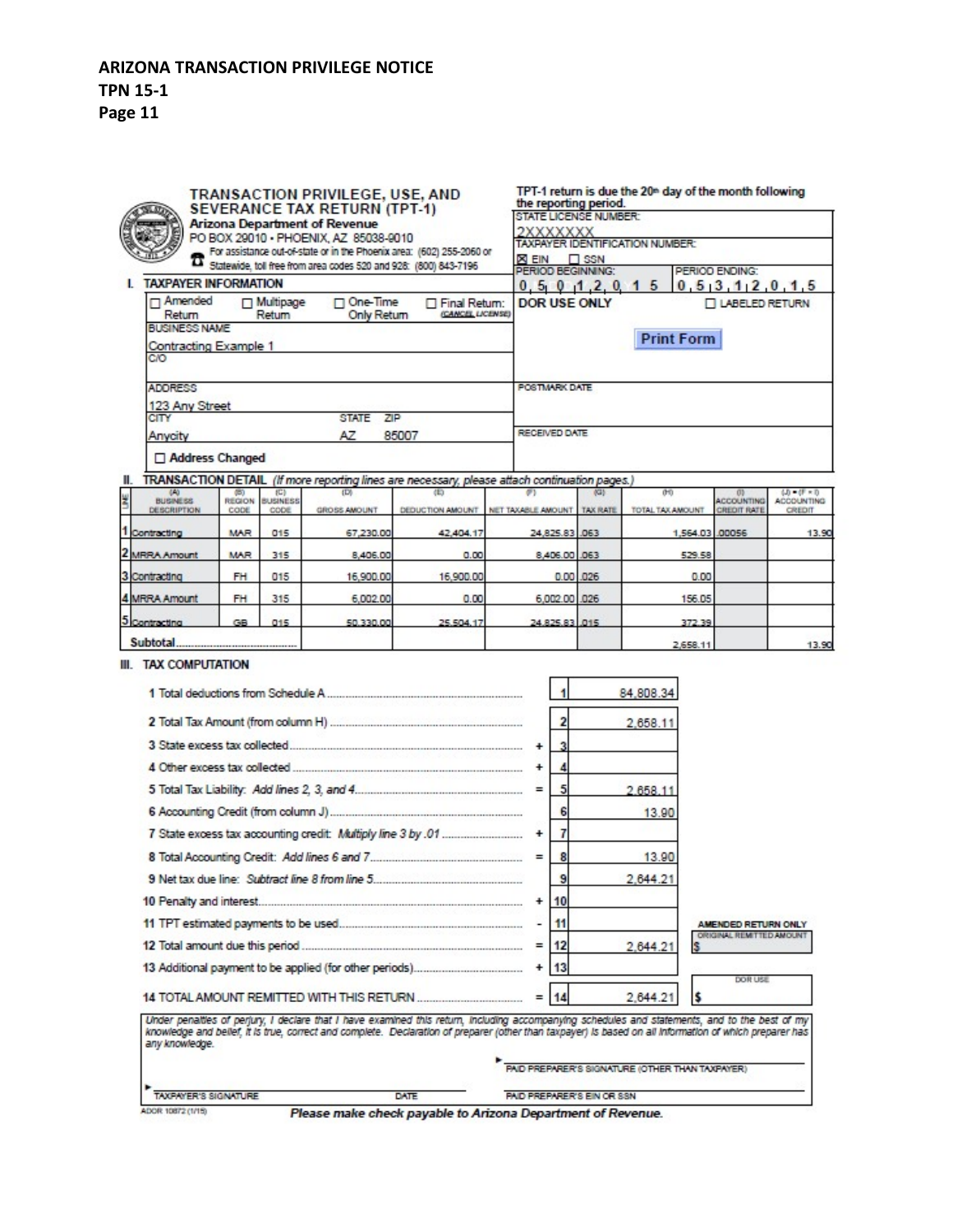#### Transaction Privilege, Use, and Severance Tax Return (TPT-1)

## LICENSE NO. 2XXXXXXX

#### **TRANSACTION DETAIL (ADDITIONAL TRANSACTIONS)**

|                                  | <b>IN ANOTOTION DETAIL PRODUCTIONS</b> TRANSFIGHTON                              |                         |                                                                             |                     |      |                                                     |     |                         |                                  |                                                                                                              |
|----------------------------------|----------------------------------------------------------------------------------|-------------------------|-----------------------------------------------------------------------------|---------------------|------|-----------------------------------------------------|-----|-------------------------|----------------------------------|--------------------------------------------------------------------------------------------------------------|
| Ľ                                | $\begin{array}{c} \text{(A)} \\ \text{BUSNESS} \\ \text{DEGREPTION} \end{array}$ | $(8)$<br>REGION<br>CODE | $\begin{array}{c} \text{(C)} \\ \text{SUBINESS} \\ \text{CODE} \end{array}$ | (3)<br>GROSS AMOUNT | (0)  | (F)<br>DEDUCTION AMOUNT NET TAXABLE AMOUNT TAX RATE | (0) | (H)<br>TOTAL TAX AMOUNT | (0)<br>ACCOUNTING<br>CREDIT RATE | $\begin{array}{r} \text{(I)} = (\text{F} \times \text{I}) \\ \text{ACCQUINTING} \\ \text{CREDT} \end{array}$ |
|                                  | 1 MRRA Amount                                                                    | GB                      | 315                                                                         | 2,404.00            | 0.00 | 2,404.00 .015                                       |     | 36.06                   |                                  |                                                                                                              |
| $\mathbf{2}$                     |                                                                                  |                         |                                                                             |                     |      |                                                     |     |                         |                                  |                                                                                                              |
| 3                                |                                                                                  |                         |                                                                             |                     |      |                                                     |     |                         |                                  |                                                                                                              |
|                                  |                                                                                  |                         |                                                                             |                     |      |                                                     |     |                         |                                  |                                                                                                              |
| 5                                |                                                                                  |                         |                                                                             |                     |      |                                                     |     |                         |                                  |                                                                                                              |
| 6                                |                                                                                  |                         |                                                                             |                     |      |                                                     |     |                         |                                  |                                                                                                              |
| 7                                |                                                                                  |                         |                                                                             |                     |      |                                                     |     |                         |                                  |                                                                                                              |
| 8                                |                                                                                  |                         |                                                                             |                     |      |                                                     |     |                         |                                  |                                                                                                              |
| 9                                |                                                                                  |                         |                                                                             |                     |      |                                                     |     |                         |                                  |                                                                                                              |
| 10                               |                                                                                  |                         |                                                                             |                     |      |                                                     |     |                         |                                  |                                                                                                              |
| 11                               |                                                                                  |                         |                                                                             |                     |      |                                                     |     |                         |                                  |                                                                                                              |
| 12                               |                                                                                  |                         |                                                                             |                     |      |                                                     |     |                         |                                  |                                                                                                              |
| $\frac{13}{2}$                   |                                                                                  |                         |                                                                             |                     |      |                                                     |     |                         |                                  |                                                                                                              |
| 14                               |                                                                                  |                         |                                                                             |                     |      |                                                     |     |                         |                                  |                                                                                                              |
| 15                               |                                                                                  |                         |                                                                             |                     |      |                                                     |     |                         |                                  |                                                                                                              |
| $\frac{1}{16}$                   |                                                                                  |                         |                                                                             |                     |      |                                                     |     |                         |                                  |                                                                                                              |
| $\frac{17}{1}$                   |                                                                                  |                         |                                                                             |                     |      |                                                     |     |                         |                                  |                                                                                                              |
| 18                               |                                                                                  |                         |                                                                             |                     |      |                                                     |     |                         |                                  |                                                                                                              |
| 19                               |                                                                                  |                         |                                                                             |                     |      |                                                     |     |                         |                                  |                                                                                                              |
| 20                               |                                                                                  |                         |                                                                             |                     |      |                                                     |     |                         |                                  |                                                                                                              |
| $^{21}$                          |                                                                                  |                         |                                                                             |                     |      |                                                     |     |                         |                                  |                                                                                                              |
| 22                               |                                                                                  |                         |                                                                             |                     |      |                                                     |     |                         |                                  |                                                                                                              |
| 23                               |                                                                                  |                         |                                                                             |                     |      |                                                     |     |                         |                                  |                                                                                                              |
| 24                               |                                                                                  |                         |                                                                             |                     |      |                                                     |     |                         |                                  |                                                                                                              |
| 25                               |                                                                                  |                         |                                                                             |                     |      |                                                     |     |                         |                                  |                                                                                                              |
| $\frac{26}{1}$                   |                                                                                  |                         |                                                                             |                     |      |                                                     |     |                         |                                  |                                                                                                              |
| 27                               |                                                                                  |                         |                                                                             |                     |      |                                                     |     |                         |                                  |                                                                                                              |
| 28                               |                                                                                  |                         |                                                                             |                     |      |                                                     |     |                         |                                  |                                                                                                              |
| 29                               |                                                                                  |                         |                                                                             |                     |      |                                                     |     |                         |                                  |                                                                                                              |
|                                  |                                                                                  |                         |                                                                             |                     |      |                                                     |     |                         |                                  |                                                                                                              |
|                                  |                                                                                  |                         |                                                                             |                     |      |                                                     |     |                         |                                  |                                                                                                              |
|                                  |                                                                                  |                         |                                                                             |                     |      |                                                     |     |                         |                                  |                                                                                                              |
| 30<br>31<br>33<br>33<br>35<br>35 |                                                                                  |                         |                                                                             |                     |      |                                                     |     |                         |                                  |                                                                                                              |
|                                  |                                                                                  |                         |                                                                             |                     |      |                                                     |     |                         |                                  |                                                                                                              |
|                                  |                                                                                  |                         |                                                                             |                     |      |                                                     |     |                         |                                  |                                                                                                              |
|                                  | Subtotal                                                                         |                         |                                                                             |                     |      |                                                     |     | 36.06                   |                                  |                                                                                                              |

ADOR 10872 (1/15)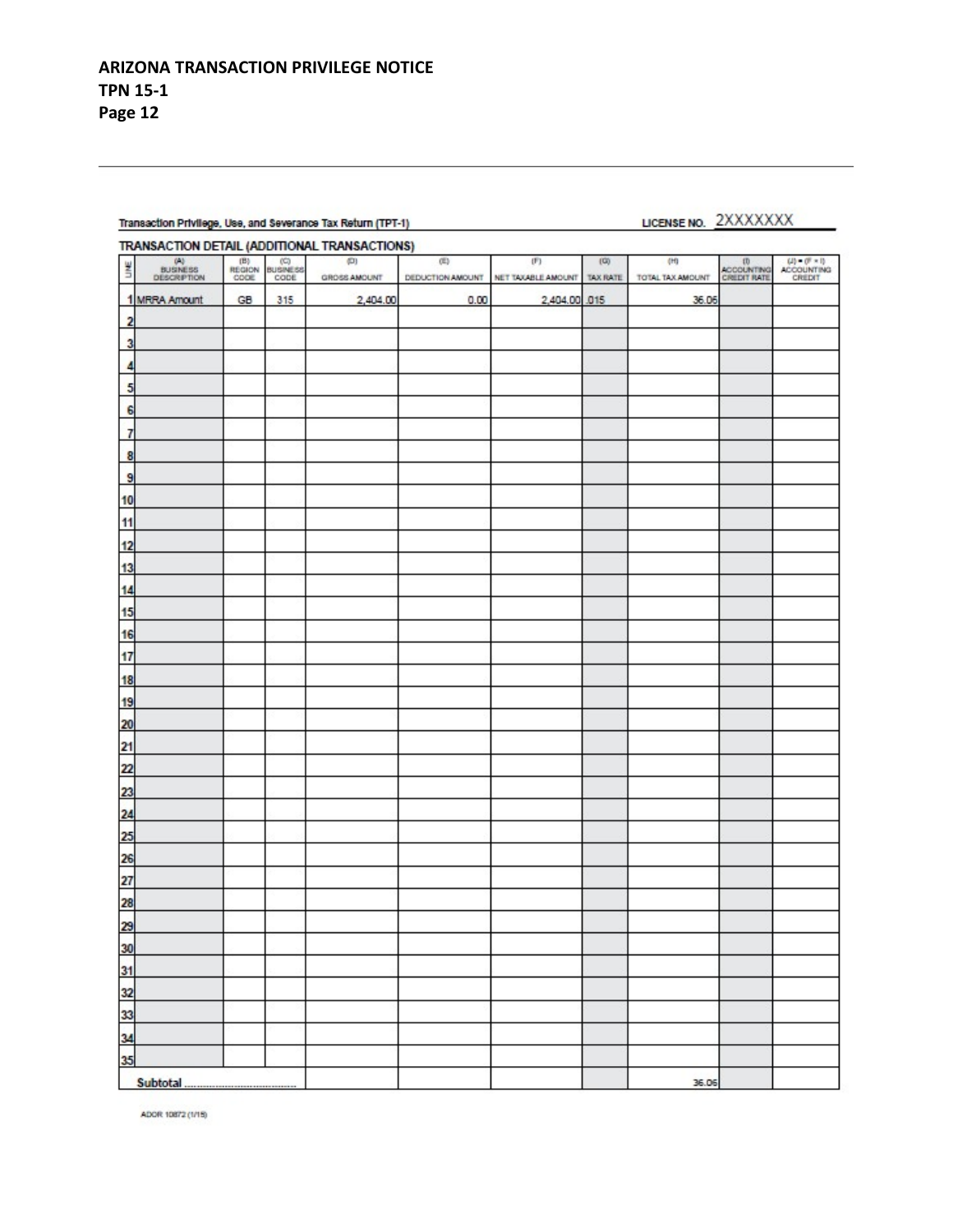**Deduction Detail** 

Transaction Privilege, Use, and Severance Tax Return (TPT-1)

#### LICENSE NO. 2XXXXXXX

#### Schedule A: Deduction Detail Information

The deduction amounts that have been listed on the lines in Section II, Column E must be itemized by category for each Region Code and Business Class reported. The total of the amounts listed in Schedule A must equal the total of the Deduction Amounts listed on page 1. (See page 4 of the TPT-1 Instructions.)

Deduction Codes for itemizing deductions, with a paraphrased description of the deduction (or exemption), are listed at www.azdor.gov. Some of the codes may be used for more than one business classification. Several additional Deduction Codes, as well as the statutory wording and any administrative guidance for each deduction code, are provided on the Department's web site. The actual text of the statutory deduction, exemption or exclusion is controlling for amounts taken as deductions on<br>Form TPT-1. Schedule A must be completed and attached for deductions to be allowed. Unsubstanti be disallowed and penalties and interest will apply.

| š                                         | 09<br>REGION CODE                                     | (1)<br><b>BUSINESS CODE</b>                       | (M)<br>DEDUCTION<br>CODE | DEDUCTION<br><b>AMOUNT</b> | DESCRIPTION OF<br>DEDUCTION CODE   |  |  |  |  |
|-------------------------------------------|-------------------------------------------------------|---------------------------------------------------|--------------------------|----------------------------|------------------------------------|--|--|--|--|
| $\mathbf{1}$                              | <b>MAR</b>                                            | 015                                               | 500                      |                            | 27,100.00 MRRA Jobs                |  |  |  |  |
| $\overline{\mathbf{c}}$                   | <b>MAR</b>                                            | 015                                               | 502                      |                            | 13,367.75 35% Deduction Allowed    |  |  |  |  |
| 3                                         | <b>MAR</b>                                            | 015                                               | 551                      |                            | 1,936.42 Tax Factored or Collected |  |  |  |  |
| $\overline{4}$                            | <b>FH</b>                                             | 015                                               | 500                      |                            | 16,900.00 MRRA Jobs                |  |  |  |  |
| 5                                         | GB                                                    | 015                                               | 500                      |                            | 10,200.00 MRRA Jobs                |  |  |  |  |
| 6                                         | GB                                                    | 015                                               | 502                      |                            | 13,367.75 35% Deduction Allowed    |  |  |  |  |
| $\overline{I}$                            | GB                                                    | 015                                               | 551                      |                            | 1,936.42 Tax Factored or Collected |  |  |  |  |
| 8                                         |                                                       |                                                   |                          |                            |                                    |  |  |  |  |
| 9                                         |                                                       |                                                   |                          |                            |                                    |  |  |  |  |
| 10                                        |                                                       |                                                   |                          |                            |                                    |  |  |  |  |
| 11                                        |                                                       |                                                   |                          |                            |                                    |  |  |  |  |
| 12                                        |                                                       |                                                   |                          |                            |                                    |  |  |  |  |
| 13                                        |                                                       |                                                   |                          |                            |                                    |  |  |  |  |
| 14                                        |                                                       |                                                   |                          |                            |                                    |  |  |  |  |
| 15                                        |                                                       |                                                   |                          |                            |                                    |  |  |  |  |
| 16                                        |                                                       |                                                   |                          |                            |                                    |  |  |  |  |
| 17                                        |                                                       |                                                   |                          |                            |                                    |  |  |  |  |
| 18                                        |                                                       |                                                   |                          |                            |                                    |  |  |  |  |
| 19                                        |                                                       |                                                   |                          |                            |                                    |  |  |  |  |
| 20                                        |                                                       |                                                   |                          |                            |                                    |  |  |  |  |
| 21                                        |                                                       |                                                   |                          |                            |                                    |  |  |  |  |
| 22                                        |                                                       |                                                   |                          |                            |                                    |  |  |  |  |
| 23                                        |                                                       |                                                   |                          |                            |                                    |  |  |  |  |
|                                           |                                                       |                                                   |                          | 84,808.34                  |                                    |  |  |  |  |
| B Deduction Totals from Additonal Page(s) |                                                       |                                                   |                          |                            |                                    |  |  |  |  |
|                                           |                                                       | C Total Deductions (line $A +$ line $B =$ line C) |                          | 84,808.34                  |                                    |  |  |  |  |
|                                           | Total Must Equal Total on Page 1, Section III, line 1 |                                                   |                          |                            |                                    |  |  |  |  |

#### **SCHEDULE A**

ADOR 10872 (1/15)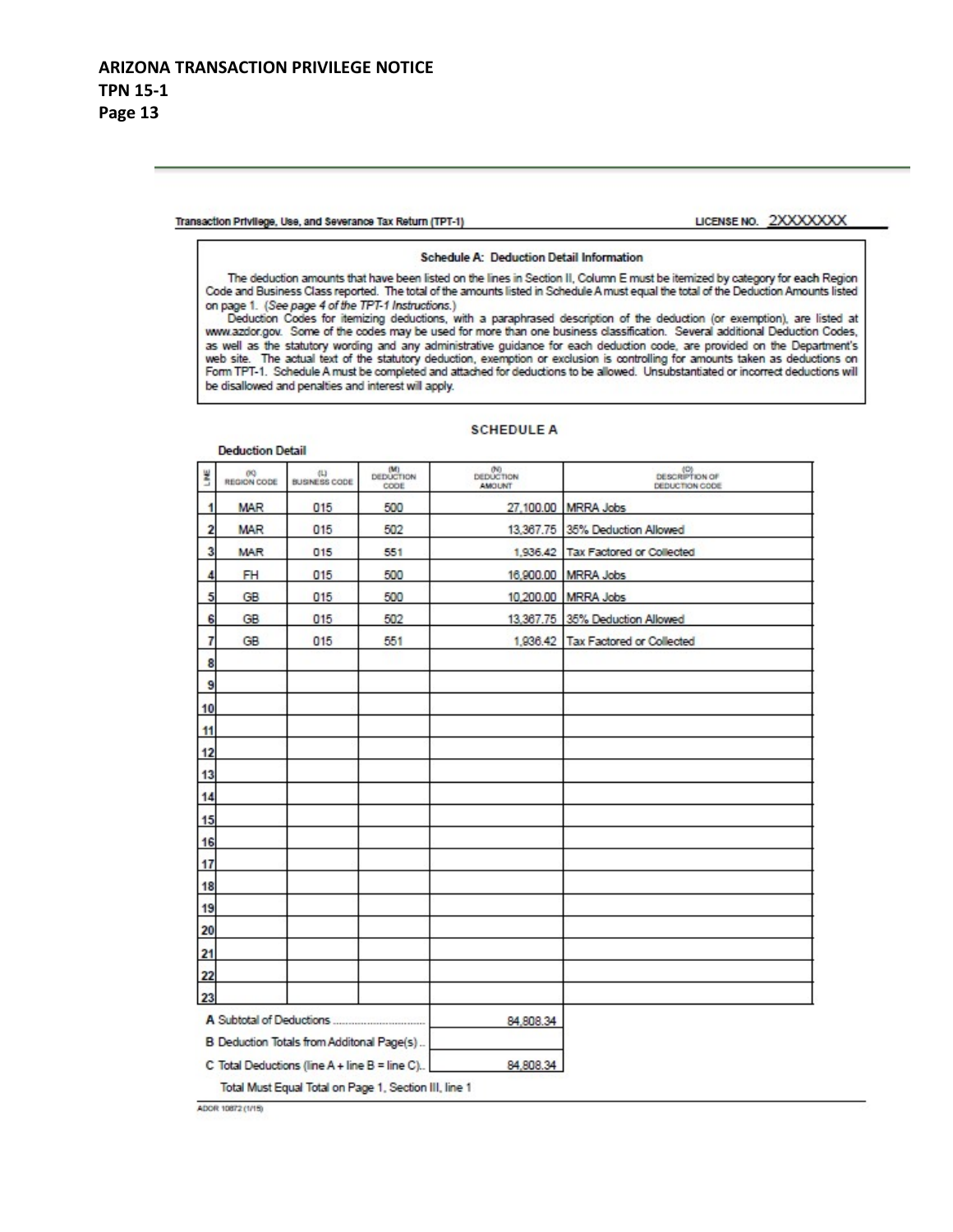### **Miscellaneous**

- **Q23.** What if an MRRA contract includes both an MRRA activity and modification activity? (Modification activity is generally subject to prime contracting TPT.)
- **A23.** Unless the modification activity meets the 15% or less de minimis test, the entire MRRA contract is subject to prime contracting TPT.
- **Q24.** What does it mean to have de minimis modification activity in a nontaxable MRRA contract?
- **A24.** A modification activity included in an MRRA contract will be considered "de minimis" if the amount attributable to the modification is 15% or less of the total receipts from the total contract. If the modification is 15% or less of receipts from the total contract, the Department will interpret the de minimis modification as being of such an inconsequential nature as to be nontaxable, rendering receipts from the entire contract exempt from prime contracting TPT.

Please note that taxable modification activities will be considered in the de minimis calculation, provided that they are not otherwise necessary for the performance of an MRRA activity.

It may be rare for an MRRA contract to contain modification activities that would require a de minimis 15% calculation, but the facts and provisions stated in the contract will determine if such a calculation is required.

A home remodel contract would generally be considered an "alteration" if it meets the criteria enumerated above in Question 2. However, such a contract may contain modification activities that require a 15% de minimis calculation. For example, a home remodel contract for \$150,000 includes the construction of a brand new outdoor kitchen gazebo in the backyard. This new gazebo structure will contain built-in outdoor appliances including a sink and all required plumbing. Of the entire \$150,000 contract amount, the amount designated to construct the outdoor kitchen is \$50,000. Because this amount comprises approximately 33% of the total contract amount, the entire \$150,000 contract is subject to tax under the *Prime Contracting classification*.

- **Q25.** How does a change order affect the taxability of a nontaxable contract?
- **A25.** Each contract is independent of any other contract, except that any change order that directly relates to the scope of work of the original contract will be treated the same as the original contract regardless of the amount of modification activities included in the change order. If the change order does not directly relate to the scope of work of the original contract, the change order will be treated as a new contract, with the tax treatment of any subsequent change order to follow the tax treatment of the contract to which the scope of work of the subsequent change order directly relates. If the change order is considered to be a new contract, the same analysis performed to determine the tax treatment of the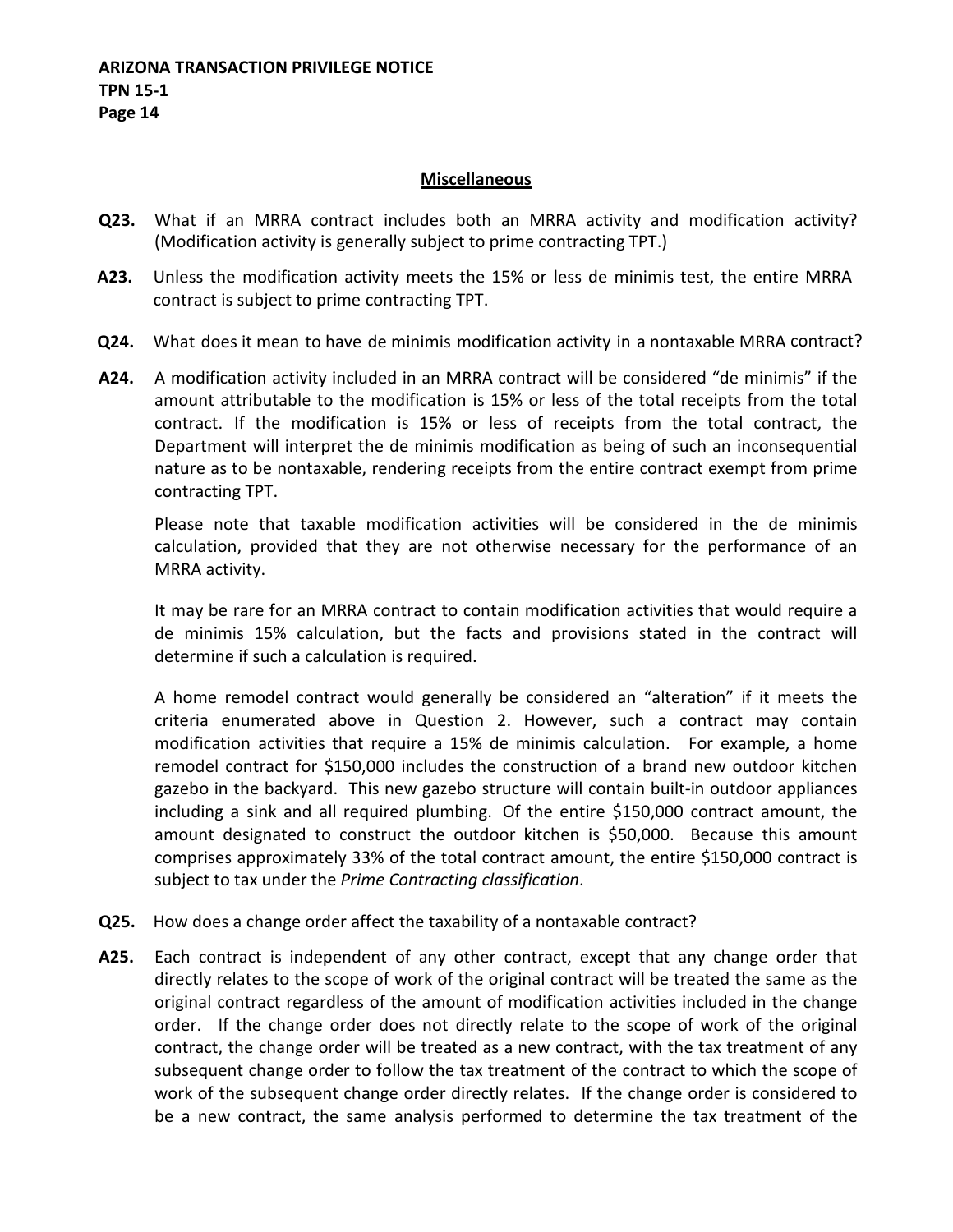original contract would be required to be performed to determine the tax treatment of this change order.

For example, suppose a contractor has a contract to expand the size of an existing commercial building. The contract is for less than \$750,000, the scope of work affects less than 40% of the original square footage and the expansion is less than 10% of the existing square footage of the existing property. This contract for expansion therefore qualifies as an alteration and is not subject to TPT. During the course of the work, however, suppose the customer decides to construct a new building in addition to the expansion of the existing one, and the change in the contract is done through a "change order." This change order does *not* directly relate to the scope of work of the original contract; therefore, the change order will be treated as a new contract. The change order contract for the construction of the new building  $-$  a modification  $-$  is subject to prime contracting TPT. The taxability of the contract made through the change order, however, does not also make the initial contract for the alteration of the existing building subject to TPT. Each contract is independent of the other.

- **Q26.** How is Job Order Contracting to be handled?
- **A26.** Job Order Contracting (JOC) is a contracting method by which an owner engages a contractor for a specific duration or general scope of services which may be MRRA, or a combination of these activities. The specific scope of services is then defined under work orders issued to the contractor. For purposes of JOC activities, each work order shall be considered separately when determining whether the contract is a nontaxable MRRA contract or a taxable prime contracting contract. If the JOC is only for MRRA work, each of the work orders (and therefore the entire JOC contract value) shall be treated as a nontaxable MRRA contract. The materials incorporated into the MRRA work orders are subject to either the amount passed on by the retailer as tax at the time of purchase or subject to the amount imposed under A.R.S. §42-5008.01 if the materials were purchased exempt from tax under a Form 5000. Should any work order be issued for an alteration, such work order will need to be evaluated under the alteration qualification thresholds and taxed accordingly. Any subsequent work order that is directly related to an alteration work order, would be taxed the same as that alteration work order. JOC work is subject to the de minimis test should any MRRA work order include modification activities.
- **Q27**. Under the criteria for Alteration, how are the 40% or less and 10% or less of existing square footage thresholds for commercial property calculated under a tenant improvement contract?
- **A27**. If a contractor is under contract with the tenant for improvement to its leased space, the square footage used to calculate the 40% or the 10% is the square footage under the lease on which the tenant has the authority to authorize work. If a contractor is under contract with the owner of a multi-tenant property to perform improvements to an individual tenant space within the existing property, the calculation of the thresholds is based on the leasable square footage of the entire existing property. For the definition of who may be considered an "owner", please refer to Q/A #4.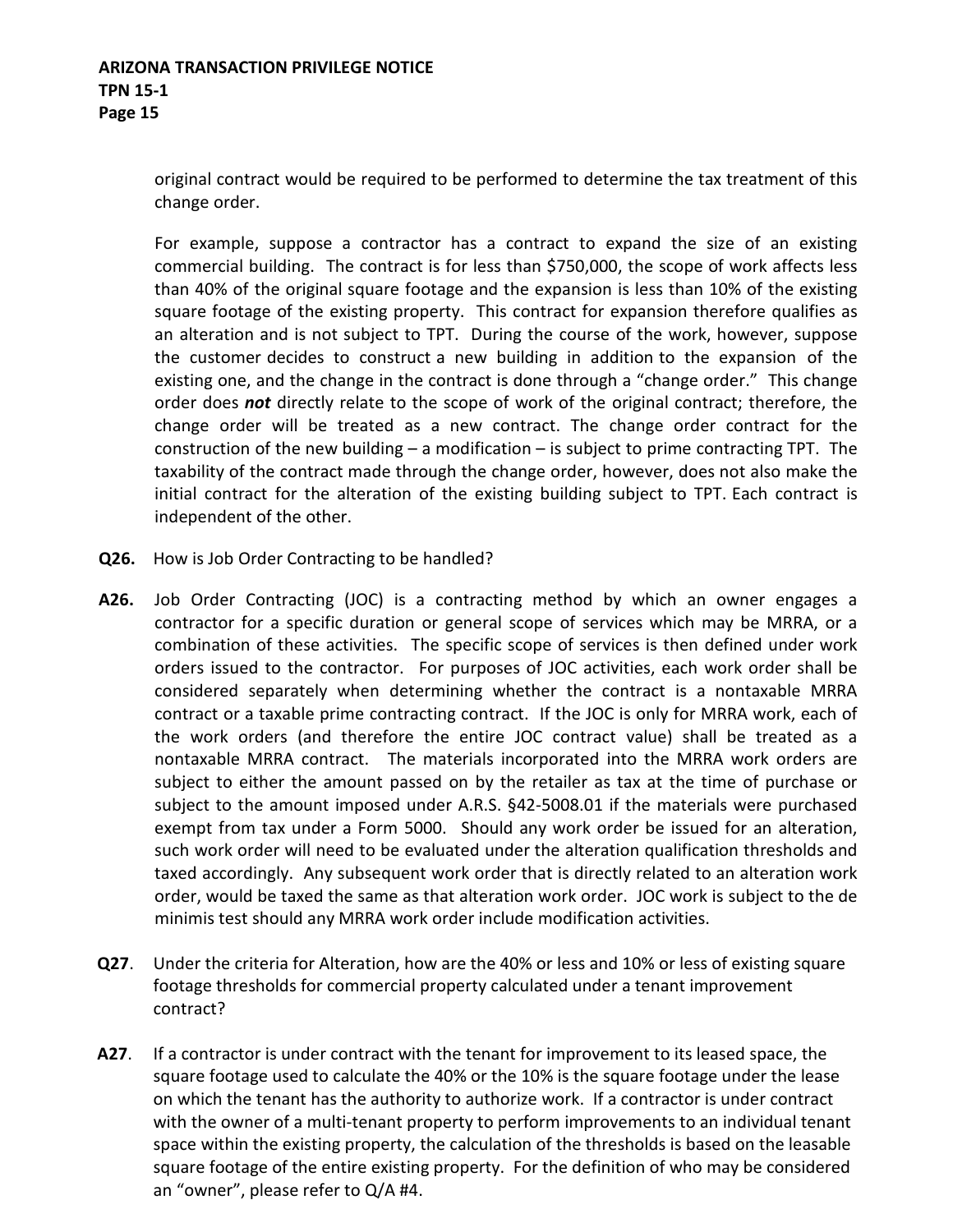## **ARIZONA TRANSACTION PRIVILEGE NOTICE TPN 15-1 Page 16**

## **Examples of specific scenarios**

1. *Scenario*: A homeowner decides to remodel her kitchen. The owner hires a contractor and has him replace all of the existing appliances and flooring. Additionally, the homeowner decides to have the contractor install a new island that did not previously exist. The full cash value of the home at the time of bid is \$200,000. The contract price is \$40,000.

*Result:* This contract is not subject to prime contracting TPT. The addition of the kitchen island causes this project to be treated as either an alteration project or a modification project. Because the contract price is only 20% of the of the full cash value of the property, the project meets the definition and criteria for an alteration and is therefore exempt from TPT. The materials to be used in this MRRA contract are subject to retail TPT.

2. *Scenario:* A business has an existing pump system in its building. One day the pump fails. The business owner hires a contractor to repair the pump. The contractor replaces the existing faulty pump with a fully operating one. While on the job, the contractor notices that the wiring leading up to the pump also needs to be replaced. The contractor replaces this wiring.

*Result:* This contract is for replacement activity and thus not subject to prime contracting TPT. The materials to be used in this MRRA contract are subject to retail TPT.

3. *Scenario:* A business hires a contractor to install a pump system in its building. Before installation, the building did not have a pump system. The contract price is less than \$750,000.

*Result:* The installation of the pump system is an alteration to real property that is exempt from prime contracting TPT. The contract is for less than \$750,000 and the installation of the pump has no impact on the square footage of the building. The materials to be used in this MRRA contract are subject to retail TPT.

4. *Scenario:* As part of the renovation of her house, a homeowner hires a contractor to remove and replace electrical panels, an automatic transfer switch, and a backup generator; install new wiring and conduit; and alter existing conduit.

*Result:* So long as the contract price is 25% or less than the full cash value of the home at the time the contract was bid or signed, whichever is higher, the contract is for repair, replacement, and alteration activities only and thus is not subject to prime contracting TPT. The materials to be used in this MRRA contract are subject to retail TPT.

5. *Scenario:* A business intends to remodel its retail storefront. It begins by hiring a contractor to demolish the store's existing interior walls and remodel the store. The contract price is less than \$750,000 but the contract requires the remodeling of more than 40% of the existing square footage.

*Result:* Because the contract exceeds one of the thresholds to qualify as an alteration, the contract is subject to tax under the *Prime Contracting classification*.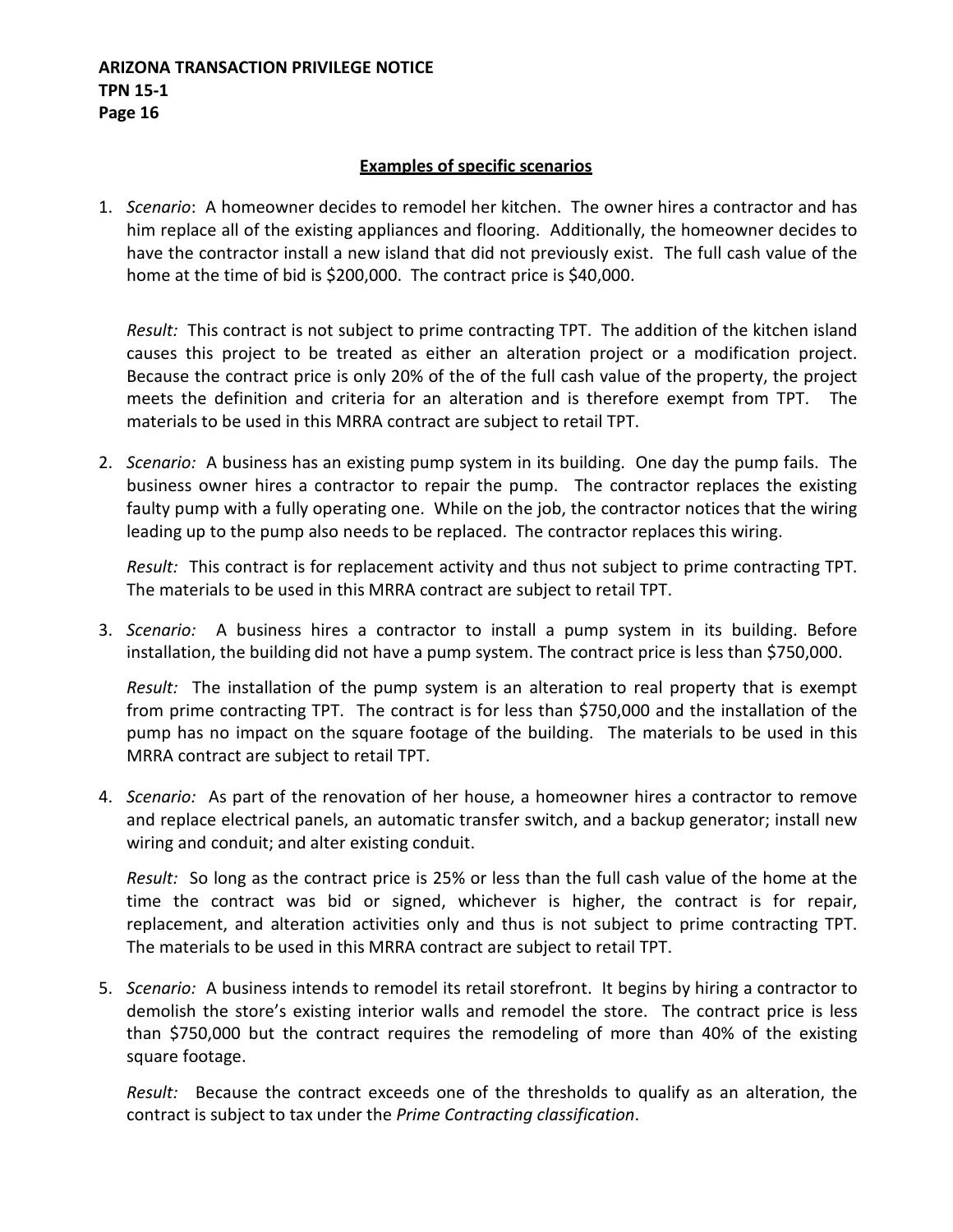6. *Scenario:* A business owner has an existing A/C system in their building. The business owner has a contractor inspect the A/C system annually. On the most recent visit, the contractor discovers that the system's Freon gas level is low and recharges it.

*Result:* This contract is for maintenance activity and thus not subject to prime contracting TPT. The materials to be used in this MRRA contract are subject to retail TPT.

7. *Scenario:* As part of a flood control measure, the state awards a contract for the refurbishment of an existing dam. As part of the refurbishment project the contractor is responsible for raising the height of the existing structure, thereby increasing its size and flood retention capacity. The project also includes clearing, cleaning, and adding water diversion materials to already existing drainage channels. The contract price is less than \$750,000.

*Result:* Raising the height of an existing dam is a nontaxable alteration, while the draining channel work constitutes a nontaxable repair activity. As such, this MRRA contract is not subject to prime contracting TPT. The materials to be used in this MRRA contract are subject to retail TPT.

8. *Scenario:* A plumbing subcontractor is working on a project that originally involved 80% repair work and 20% new construction. Because of numerous change orders, the amount of work performed for the new construction grew to 60% of the scope of the work.

*Result:* Because the modification work related to the new building addition is greater than 15%, the entire contract would be subject to prime contracting TPT. A change order that relates directly to the scope of the original contract will receive the same tax treatment as the original contract. If the scope of work under a particular change order involves activities that do not directly relate to the scope of work of the original contract, the change order would need to be evaluated as a separate contract to determine whether it is a nontaxable MRRA activity or a taxable modification activity.

9. *Scenario:* A homeowner decides to build a *new* block wall (no existing structure prior) in his backyard to separate his yard from his neighbor's. The completed new wall does not have stucco or paint on it. A month later, the homeowner hires a different contractor to stucco and paint the wall.

*Result:* The contract to build the new block wall is a modification activity and therefore subject to prime contracting TPT. The subsequent contract to stucco and paint the wall is for alteration activity and thus not subject to TPT as long as the contract price to stucco and paint the wall is 25% or less of the Full Cash Value of the property at the time of the contract, regardless of whether this contract is with the original contractor or a different contractor.

10. *Scenario:* As part of the maintenance of deteriorating roadway concrete, the Arizona Department of Transportation ("ADOT") hires a contractor to demolish and remove the existing concrete and replace it with an improved material, as well as applying a new type of road striping that did not exist when the original roadway was built.

*Result:* A contract with ADOT, a city or town, a county or a surface/subsurface-oriented special taxing district that involves surface and/or subsurface improvements to land is subject to tax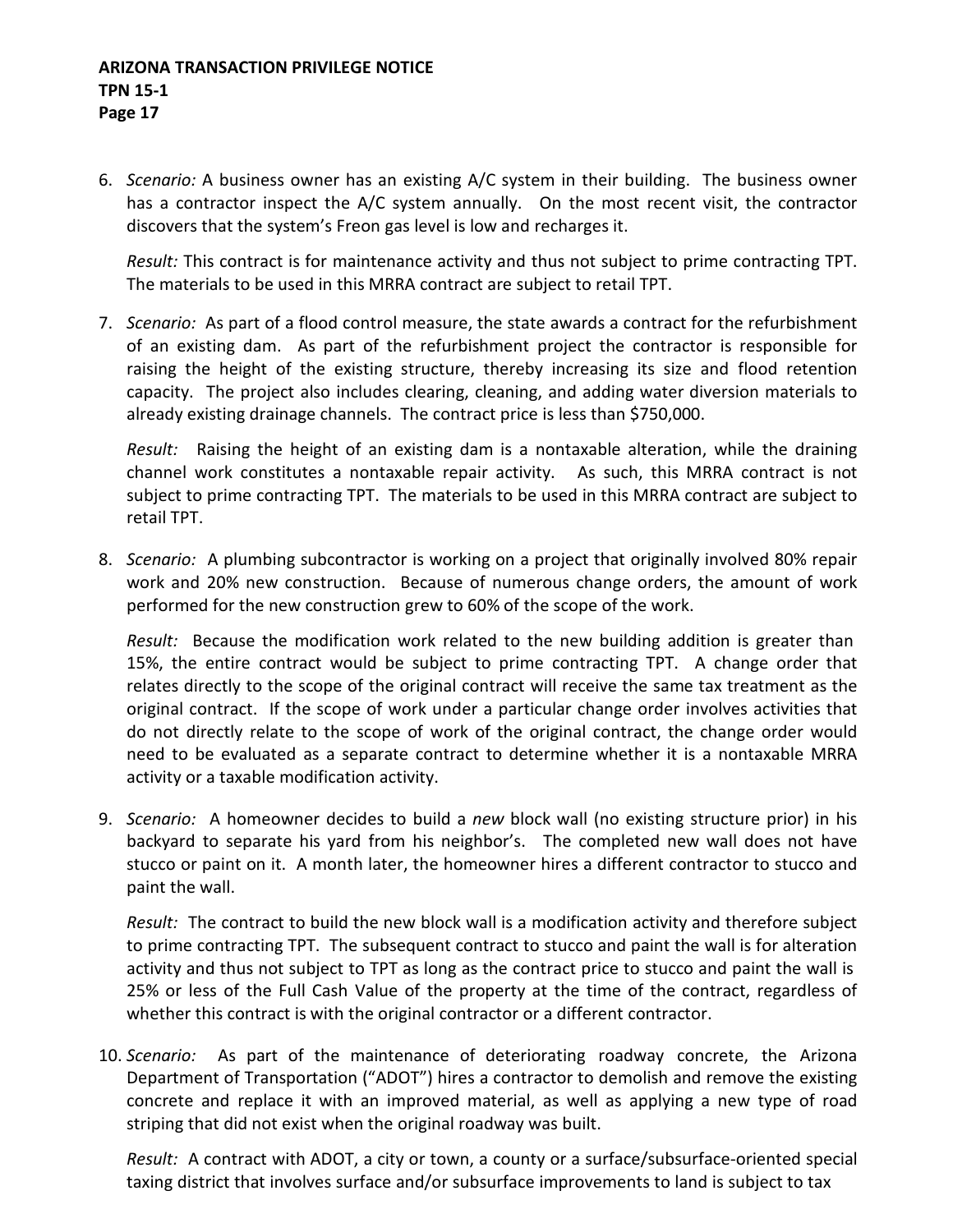under the *Prime Contracting classification* without regard to whether the work would otherwise qualify for MRRA treatment.

11. *Scenario:* A contractor is responsible for improving 27 miles of roadway. The existing condition is a signed (*i.e*., numbered) dirt roadway; upon project completion, the road structure will consist of aggregate base and asphaltic concrete, the road will have a new storm drain, and the road will be upgraded from a single road into a divided roadway.

*Result*: A contract with ADOT, a city or town, a county or a surface/subsurface-oriented special taxing district that involves surface or subsurface improvements to land, the contract is subject to tax under the *Prime Contracting classification* without regard to whether the work would otherwise qualify for MRRA treatment.

12. *Scenario:* A contractor is responsible for building a pedestrian and bicycle pathway along an existing wash channel. The wash has been previously improved with excavation, clearing, and soil cement along the channel walls for strengthening and erosion control purposes. The pathway project will consist of expanding the area of existing soil cement up over the shoreline to allow for pedestrian and bicycle access.

*Result*: If the contract is with a city or town, county, or certain special taxing districts, the contract is subject to tax under the *Prime Contracting classification* without regard to whether or not it is an alteration. If the contract is with someone other than a city or town, county, or certain special taxing districts, because the original wash channel constitutes improved real property, the pathway project generally consists of alteration activities exempt from prime contracting TPT if the contract price is for less than \$750,000. If the project on its face falls within the definition of "alteration," and if modification activities must be performed, the de minimis test must be applied to the contract. If such modification activities account for more than 15% of the total contract, the entire contract is subject to prime contracting TPT. If the modification activities account for 15% or less of the total contract, such activities are considered de minimis and receipts from the entire MRRA contract are exempt from prime contracting TPT.

13. *Scenario*: A contractor is engaged to convert a 20,000-square foot warehouse into an indoor go-cart racing facility. In addition to reconfiguring the interior to provide for a racetrack and other recreational amenities, the conversion will enlarge the existing warehouse structure to 30,000 square feet, expanding the interior to cover what is currently raw land adjacent to the warehouse as well as a portion of a parking lot.

*Result*: Because this project involves commercial property, all of the following must apply in order for the project to qualify as a nontaxable MRRA project. The contract must be for \$750,000 or less, the scope of work must affect 40% or less of the total square footage and the expansion of square footage must be 10% or less of the existing square footage. Under the terms of this contract, the warehouse will be expanded by more than 10% of the existing square footage. The project does not qualify as an alteration under MRRA and the total price of the contract is subject to tax under the *Prime Contracting classification*.

14. *Scenario:* A contractor enters into a contract to build a new office building which is taxed as a prime contracting job. The contract includes a one-year warranty provision on materials,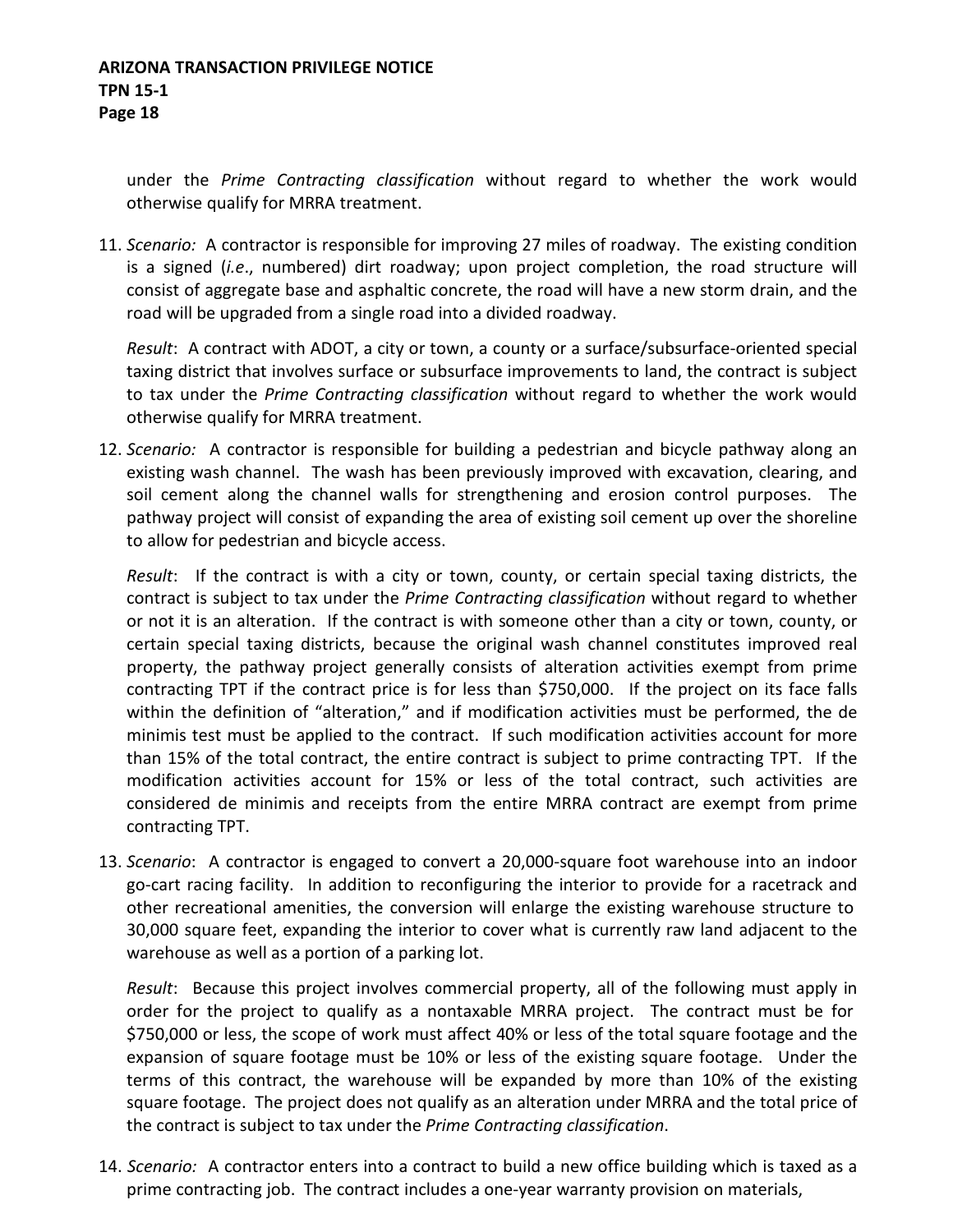workmanship, etc. Six months after completion of the project, the contractor is called back for a plumbing leak. The contractor is required to remove a section of drywall, complete the plumbing repairs and re-drywall the section and paint. Additionally, there was some damage to carpet which had to be removed and replaced. The contractor will not receive revenue (since it was warranty), but will be purchasing materials for the warranty work.

*Result:* Because the warranty was included in the original contract which was subject to tax under the *Prime Contracting classification*, materials purchased for purposes of performing warranty work are not subject to retail TPT tax. In the event that the contractor receives separate payment for the warranty contract, the warranty contract should be evaluated as a stand-alone contract.

15. *Scenario*: Same as Scenario 14, but the original contract was an MRRA contract (remodel on an existing building that falls within the alteration thresholds).

*Result*: Materials incorporated in the course of performing the warranty work are either subject to tax at the time of purchase or subject to the amount equal to the retail tax that the seller would have paid, in accordance with A.R.S. § 42-5008.01.

16. *Scenario*: A contractor has a long-term warranty contract with an Owner. This contract is for 2 years (with 2-year renewal options). Billings to the Owner are done on a time and material plus fee basis. The contract calls for the contractor to:

> Inspect/test all mechanical and plumbing systems on a monthly basis Replace any parts which have failed, or are at "end of life" expectancy Repair any damages that may be caused as a result of failed parts

*Result:* Materials incorporated in the course of performing the warranty work are either subject to tax at the time of purchase or subject to the amount equal to the retail tax that the seller would have paid, in accordance with A.R.S. § 42-5008.01.

17. *Scenario:* A person engages in a business for repair and replacements on existing (used) mobile homes. The business also moves used mobile homes to other locations. As part of the contract to move an existing mobile home, the business will install skirting, blocking, awnings, etc.

*Result:* The above activity is not subject to transaction privilege tax. However, the materials incorporated into this contract are subject to tax at the time of purchase.

18. *Scenario:* Due to flooding, a home or business sustains substantial damage to interior walls, flooring/carpeting, and real property fixtures. A disaster recovery business is employed to assess and repair the damages, including replacing drywall, flooring/carpeting and other fixtures.

*Result:* This contract is for a repair activity and thus not subject to prime contracting TPT. The materials to be used in this contract are subject to retail TPT at the time of purchase or payment of the A.R.S. §42-5008.01 amount (MRRA Amount) based on the cost of the materials.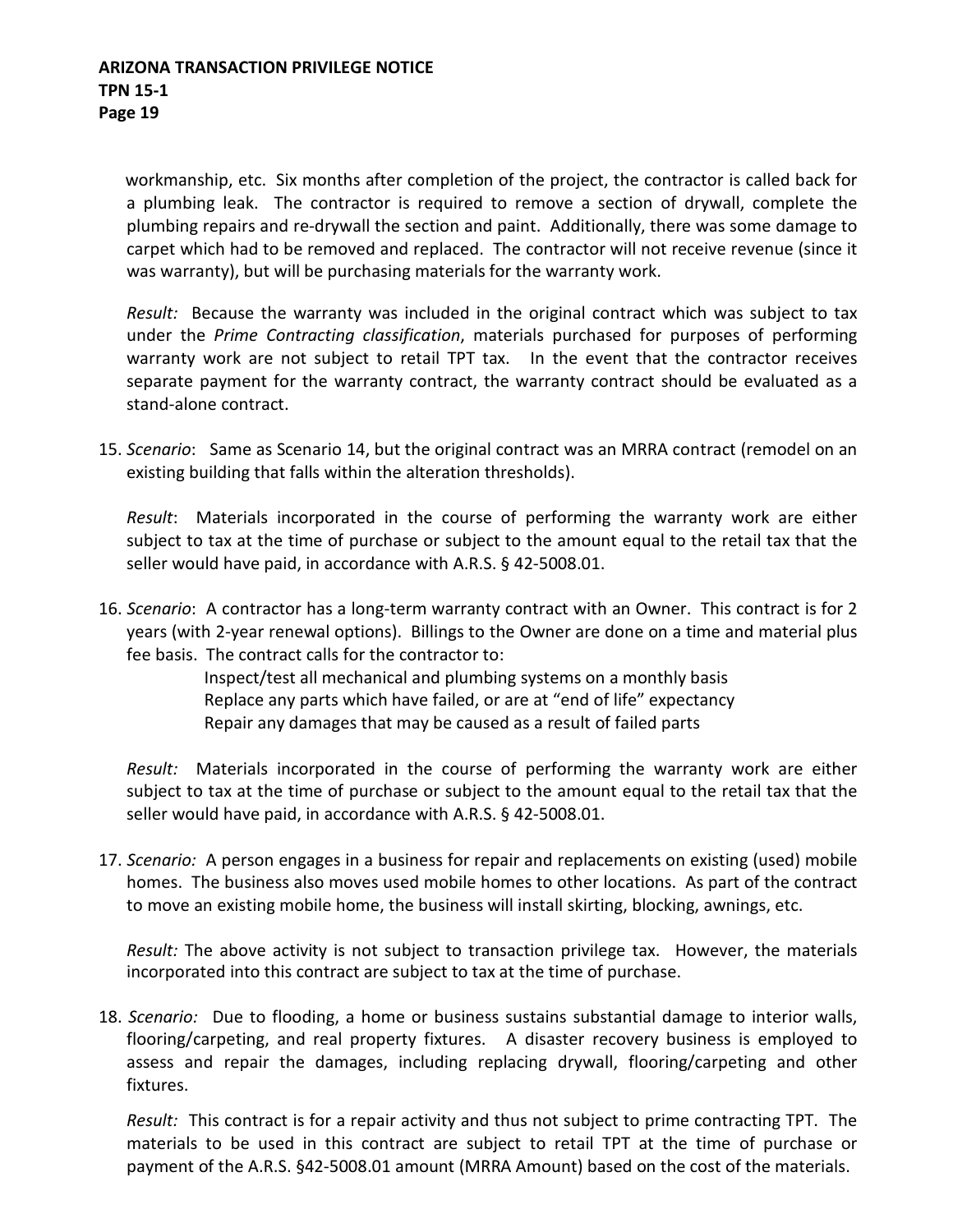19. *Scenario:* Due to flooding, a home or business sustains substantial damage to interior walls, flooring/carpeting, and real property fixtures. A disaster recovery business is employed to assess and repair the damage, including replacing drywall, flooring/carpeting and other fixtures. The home or business owner decides this is the perfect occasion to change the interior layout of the structure, moving walls and also moving the kitchen from the back room to the front room.

*Result:* This repair contract has now become an alteration contract. As long as all of the "alteration" criteria listed in A.R.S. §42-5075(R) are met and not exceeded, the contract income is not subject to prime contracting TPT. The materials to be used in this contract are subject to retail TPT at the time of purchase, or payment of the A.R.S. §42-5008.01 amount (MRRA Amount) based on the cost of the materials.

If the "alteration" criteria listed in A.R.S. §42-5075(R) disqualifies this project from being considered an alteration, the project income is subject to prime contracting TPT. The materials that will be incorporated or fabricated into the real property may be purchased exempt from tax by the prime contractor.

20. *Scenario:* After testing, it is determined that a building contains asbestos in the thermal insulation of its walls and in the "flocked" ceilings, which is a hazard to the building's occupants. A company specializing in asbestos removal is contracted to remove the asbestos and make the building safe for its occupants. The company will be tearing down walls and replacing the ceiling components with safe materials.

*Result:* Because the asbestos removal will "cause a direct physical change to existing property," it is considered an alteration activity. As long as all of the "alteration" criteria are met and not exceeded, the contract income is not subject to prime contracting TPT. The materials to be used in this contract are subject to retail TPT at the time of purchase, or payment of the 42- 5008.01 amount (MRRA Amount) based on the cost of the materials.

If the "alteration" criteria are not met and this project is therefore disqualified from being considered an alteration, the project income is subject to prime contracting TPT. The materials that will be incorporated or fabricated into the real property may be purchased exempt from tax by the prime contractor.

21. *Scenario:* A contractor enters into a 2-year MRRA Job Order Contract (JOC) for a price not to exceed \$1,500,000. The owner issues work orders to perform MRRA activities at the site. After the 2 years have expired, the contractor has performed \$1,250,000 in MRRA work.

*Result:* The work orders are treated as independent contracts (similar to change orders). If each work order meets the criteria to be treated as an MRRA project, the materials are subject to tax at the time of purchase. If the contractor purchased the materials exempt from tax, the contractor is liable for the amount imposed under A.R.S. §42-5008.01 at the rate equal to the retail rate at the location of the MRRA work.

*22. Scenario:* Same as #21, however, the owner issues a work order for the remodel of an existing wing of the building. The work order is issued for \$250,000.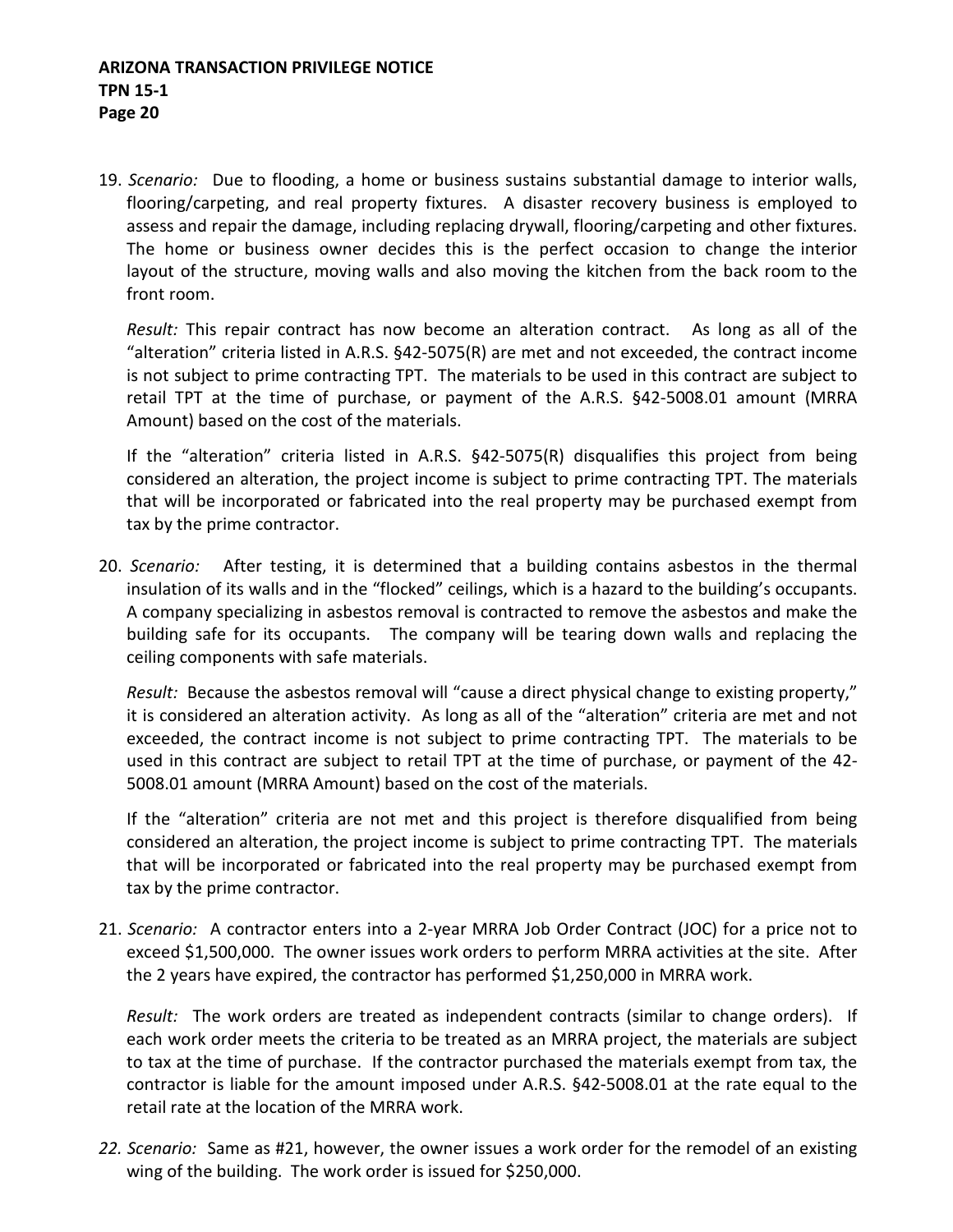*Result:* So long as the remodel was for 40% or less of the existing square footage of the property, the work order qualifies as a nontaxable alteration and the materials are subject to tax at the time of purchase. If the contractor purchased the materials exempt from tax, the contractor is liable for the amount imposed under §42-5008.01 at the rate equal to the retail rate at the location of the work.

*23. Scenario:* Same as #22, however, further remodel work on this existing wing (based on work orders issued that are directly related to the initial alteration work order for this wing) results in the aggregate work order revenue for the Alteration to be \$1,000,000.

*Result:* The work order for the alteration to this wing becomes subject to TPT under the *Prime Contracting classification* because it exceeds the \$750,000 alteration threshold (including the 25% "cushion" referenced in A2 above). The materials incorporated into the prime contracting work order are not subject to tax at the time of purchase. The materials incorporated into the MRRA work orders that are not related to this wing remodel work order are either subject to tax at the time of purchase or subject to an amount equal to retail tax. If the contractor purchased the materials exempt from tax, the contractor is liable for the amount imposed under A.R.S. §42-5008.01 at the rate equal to the retail rate at the location of the work.

24**.** *Scenario:* Tenant is an attorney who will be leasing an unoccupied 2,000 sq. ft. unit in an office building from Landlord. Contractor has a contract with Tenant for the tenant improvement remodel that will directly relate to Tenant's unit.

*Result:* This project exceeds the 40% threshold test for an alteration. The project would not be an exempt alteration under A.R.S. §42-5075.O. It would be a modification taxable under the prime contracting classification.

25. *Scenario:* Landlord owns a 25,000 sq. ft. office building. In order to attract a tenant, Landlord builds out a 2,000 sq. ft. "spec suite" lease space. Contractor contracts with Landlord for the construction of the spec suite for \$200,000.

*Result:* This project would fall within the definition of "alteration", not subject to tax under the prime contracting classification. The scope of the contract relates to less than 40% of the owner's existing property and the contract price is less than \$750,000.

26. *Scenario:* Landlord owns a 4,000 sq. ft. office building. In order to attract a tenant, Landlord builds out a 2,000 sq. ft. "spec suite" lease space. Contractor contracts with Landlord for the construction of this spec suite.

*Result:* This project exceeds the 40% threshold test for an alteration. The project would not be an exempt alteration under A.R.S. §42-5075.O. It would be a modification taxable under the prime contracting classification.

27. *Scenario:* I am a contractor who is licensed for prime contracting TPT purposes who performs both taxable modification activities and nontaxable MRRA activities as part of my business. I rent scaffolding for use on construction projects (for both MRRA and modification projects). In